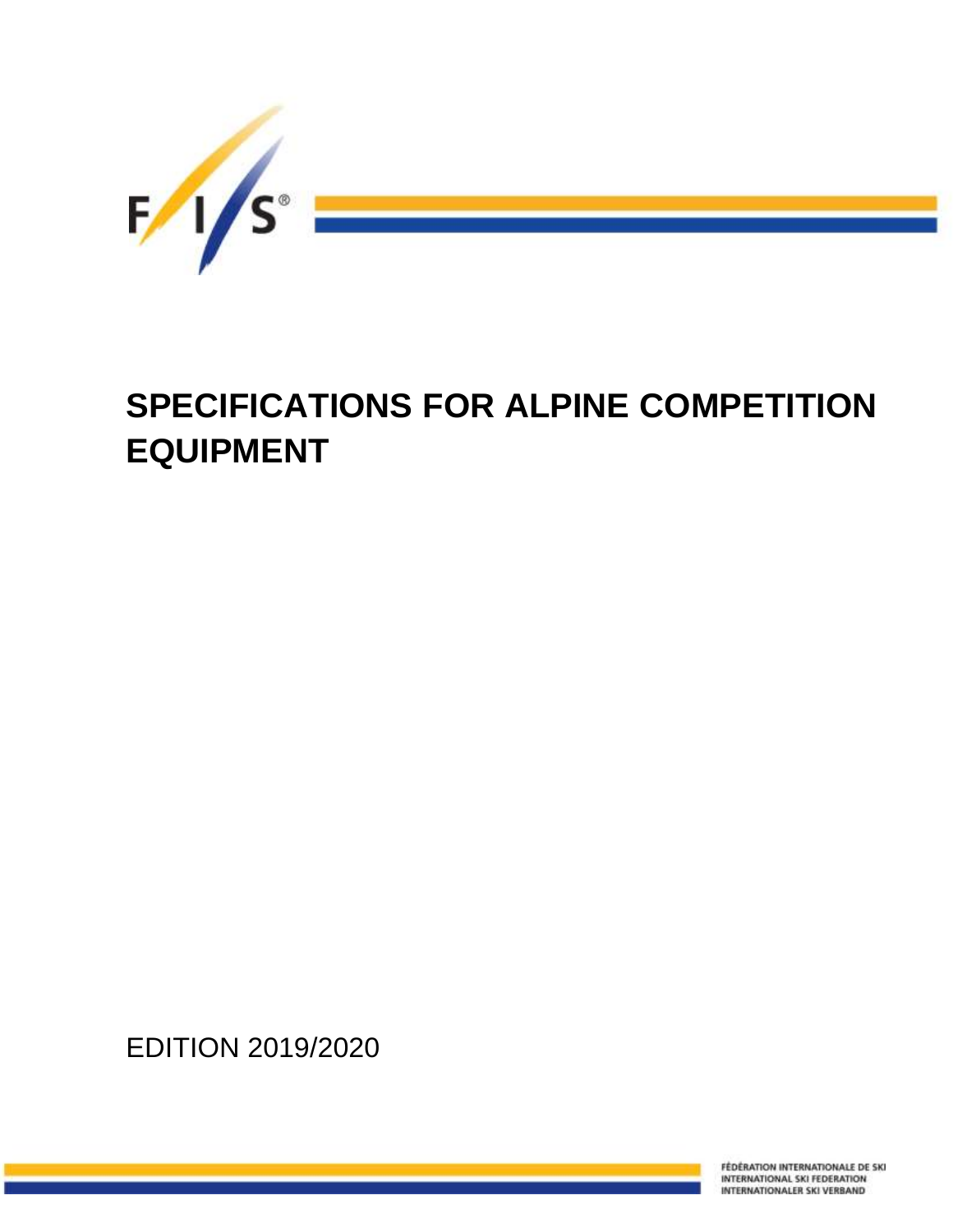# **INTERNATIONAL SKI FEDERATION**

FEDERATION INTERNATIONALE DE SKI INTERNATIONALER SKI VERBAND

Blochstrasse 2; CH- 3653 Oberhofen / Thunersee; Switzerland

| Telephone: | +41 (33) 244 61 62 |
|------------|--------------------|
| Fax:       | +41 (33) 244 61 71 |
| E-mail:    | alpine@fisski.com  |
| Website:   | www.fis-ski.com    |

Oberhofen, July 2019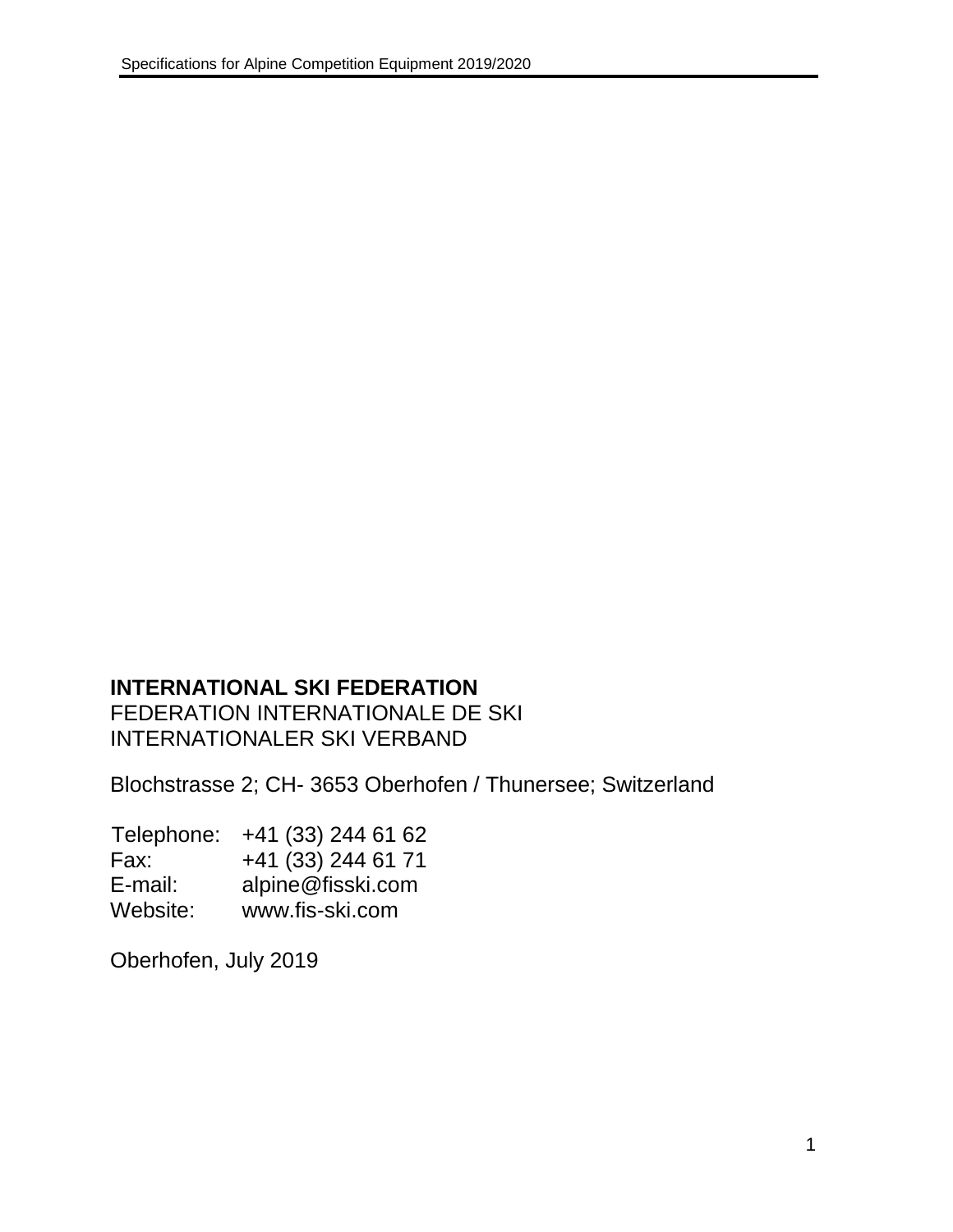# **Table of Contents**

| Specifications for Competition Ski Equipment                                        | $\overline{4}$ |
|-------------------------------------------------------------------------------------|----------------|
| <b>Definition</b><br>Α.                                                             | 4              |
| 1 <sub>1</sub><br><b>Competition equipment</b>                                      | 4              |
| <b>Effective Manufacturer</b><br>1.1                                                | 4              |
| Manufacturer's Identification<br>1.2                                                | 4              |
| 1.3<br><b>Competition implements</b>                                                | 5              |
| Additional equipment (accessories)<br>1.4                                           | 5              |
| Auxiliary equipment<br>1.5                                                          | 5              |
| 2.<br>Procedures for the Acceptance of New Developments in Competition<br>Equipment | 5              |
| Eligible applicants<br>2.1.                                                         | 5              |
| $2.2\phantom{0}$<br>Items for application                                           | 5              |
| 2.3.<br>Prototype, samples                                                          | 6              |
| Decisions of the Committee for Competition Equipment<br>2.4.                        | 6              |
| 2.5.<br>Proposals to the FIS Council                                                | $\overline{7}$ |
| <b>Alpine Competition Equipment</b><br>В.                                           | 8              |
| Specifications of alpine competition equipment features<br>1                        | 8              |
| Functional Ski System (Ski, Interfaces, Release Bindings)<br>1.1                    | 8              |
| Assembled unit<br>1.1.1                                                             | 8              |
| 1.1.2<br>Component A: Alpine racing skis                                            | 8              |
| 1.1.3<br>Component B: Interfaces (e.g. Plates, Lifters)                             | 10             |
| <b>Component C: Release Bindings</b><br>1.1.4                                       | 10             |
| <b>Component D: Retention Device</b><br>1.1.5                                       | 10             |
| 1.2<br>Ski boots                                                                    | 10             |
| 1.3<br>Ski poles                                                                    | 11             |
| 1.4<br><b>Competition suits</b>                                                     | 11             |
| 1.5<br>Protectors                                                                   | 11             |
| 1.5.1<br><b>Back protectors</b>                                                     | 11             |
| <b>Crash helmets</b><br>1.6                                                         | 11             |
| Tolerances for measurements of alpine competition equipment<br>2                    | 12             |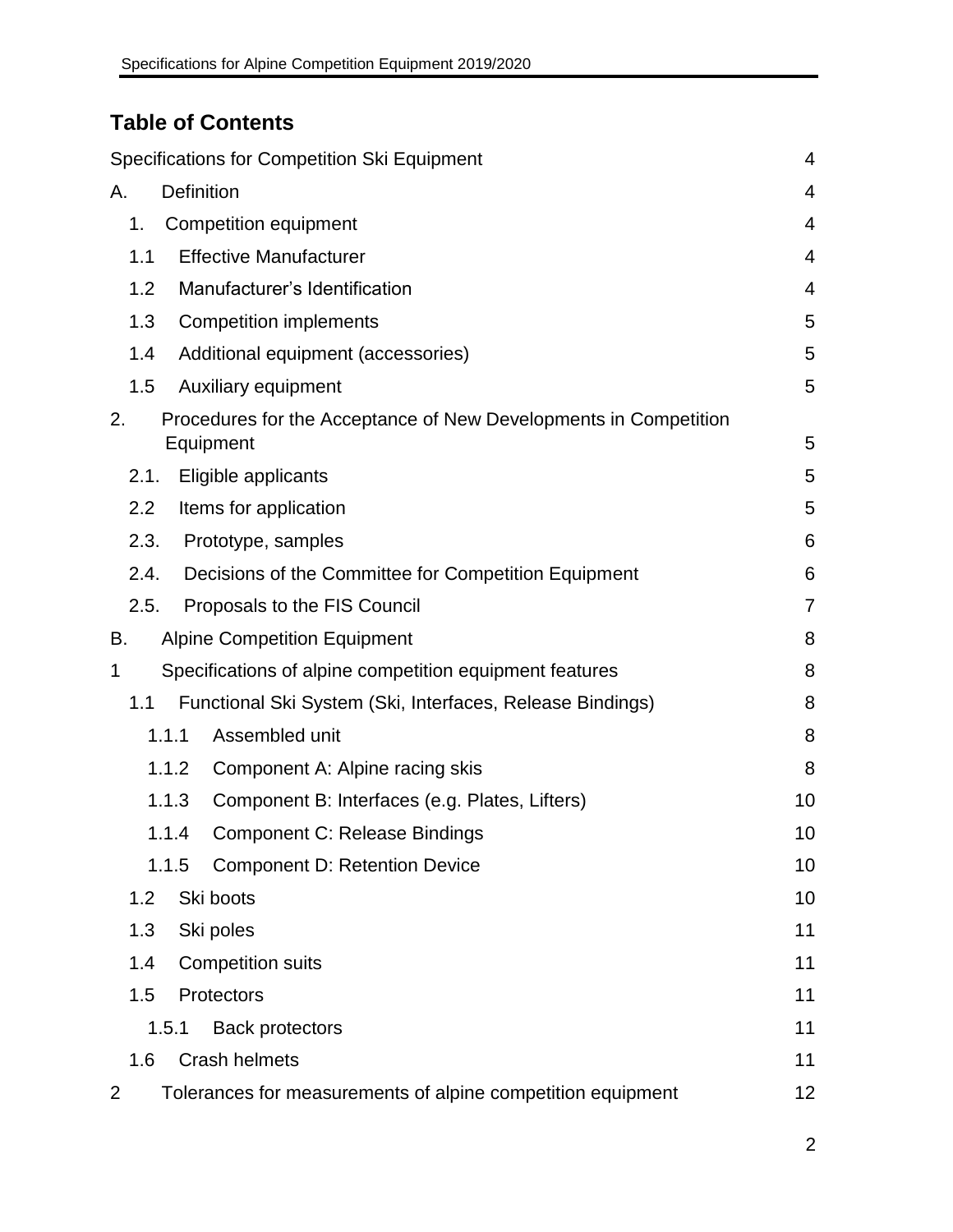|   | 2.1              |       | Functional ski system/Ski boots/Back protectors           | 12 |
|---|------------------|-------|-----------------------------------------------------------|----|
|   | 2.1.1            |       | <b>Tolerance values</b>                                   | 12 |
|   |                  | 2.1.2 | Procedure in case of negative primary result              | 12 |
|   | 2.2 <sub>2</sub> |       | <b>Competition suits</b>                                  | 12 |
|   | 2.2.1            |       | Tolerance values                                          | 12 |
|   |                  | 2.2.2 | Procedure in case of negative primary result              | 13 |
| 3 |                  |       | Detailed description of alpine competition equipment      | 13 |
|   | 3.1              |       | Functional Ski System (Ski, Interfaces, Release Bindings) | 13 |
|   |                  | 3.1.0 | Definition                                                | 13 |
|   | 3.1.1            |       | Assembled unit                                            | 13 |
|   |                  | 3.1.2 | Component A: Alpine racing skis                           | 14 |
|   |                  | 3.1.3 | Component B: Interfaces (e.g. Plates, Lifters)            | 21 |
|   |                  | 3.1.4 | <b>Component C: Release Bindings</b>                      | 21 |
|   |                  | 3.1.5 | <b>Component D: Retention Device</b>                      | 22 |
|   | 3.2              |       | Ski boots                                                 | 22 |
|   | 3.2.1            |       | Definition                                                | 22 |
|   |                  | 3.2.2 | <b>Geometric features</b>                                 | 22 |
|   | 3.3              |       | Ski poles                                                 | 23 |
|   | 3.4              |       | <b>Competition suits</b>                                  | 23 |
|   | 3.5              |       | Protectors                                                | 25 |
|   |                  | 3.5.1 | <b>Back protectors</b>                                    | 25 |
|   |                  |       | 3.5.2 Protector with airbag technology                    | 26 |
|   | 3.6              |       | Crash helmets (Racing helmets)                            | 26 |
|   | 3.6.1            |       | <b>General Principles</b>                                 | 26 |
|   |                  | 3.6.2 | Safety standards                                          | 26 |
|   |                  | 3.6.3 | <b>General reminders</b>                                  | 28 |
|   |                  | 3.6.4 | Alteration/modification/additional element                | 28 |
|   |                  | 3.6.5 | <b>Helmets rules for Masters</b>                          | 28 |
|   | 3.7              |       | Ski goggles                                               | 28 |
|   | 3.8              |       | Ski gloves                                                | 28 |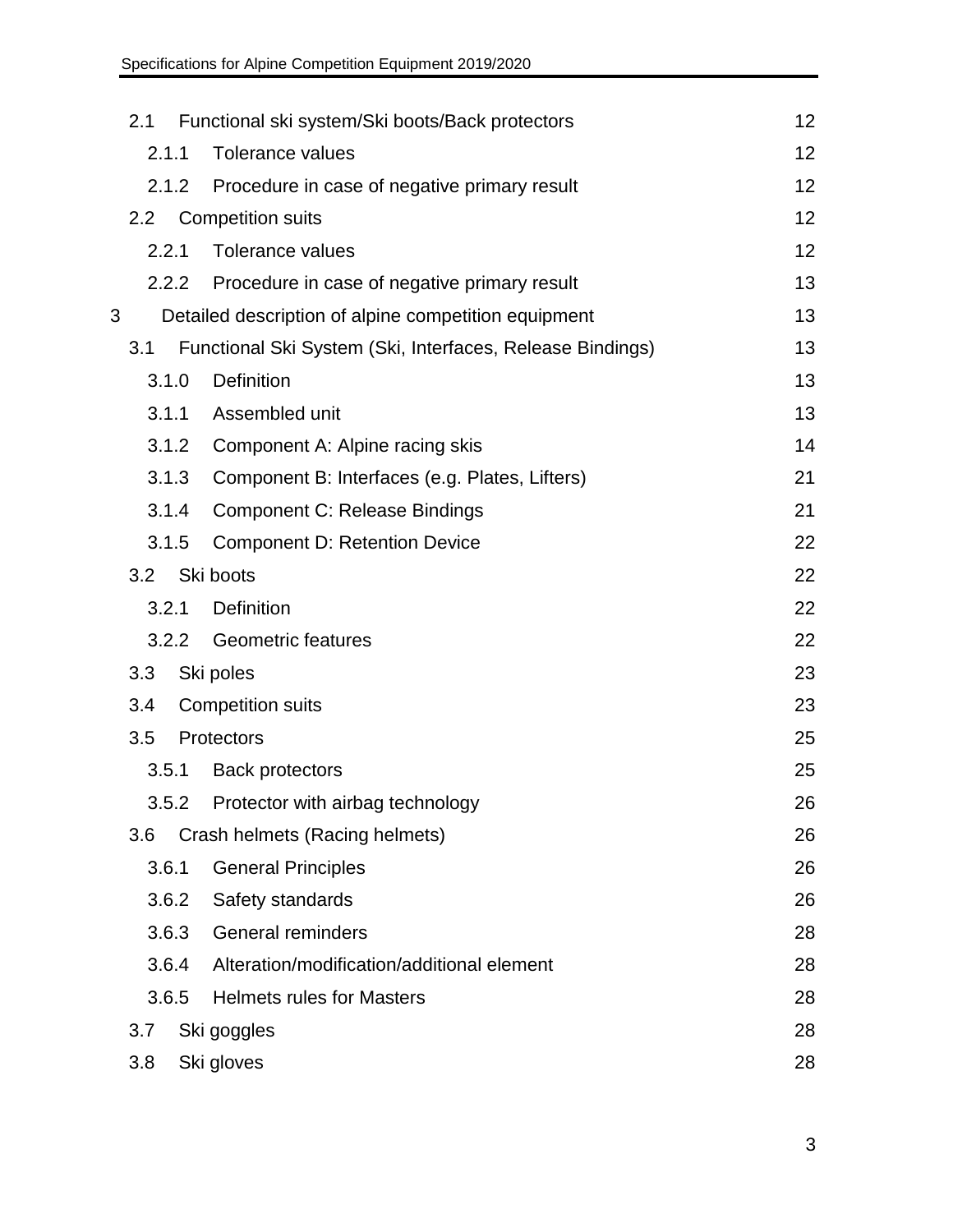# <span id="page-4-0"></span>**Specifications for Competition Ski Equipment**

# <span id="page-4-1"></span>**A. Definition**

### General Principles

The FIS Council shall be the sole authority for determine whether the use of a name, designation, trademark, logo or any other distinguishing sign complies with the FIS Rules and Guidelines; and

The FIS reserves the right to further interpret and/or supplement these Rules and Guidelines in order to help ensure that their spirit and purpose are respected.

# <span id="page-4-2"></span>**1. Competition equipment**

The term "competition equipment" implies all items of equipment used by athletes in competitive skiing, including clothing and implements that serve a technical function. The entire competition equipment forms a functional unit. In this connection the following points must be observed:

a) the principle of safety

b) the principle of fairness

### <span id="page-4-3"></span>**1.1 Effective Manufacturer**

"Effective Manufacturer" means the enterprise which itself manufactures the Competition Equipment and/or effectively controls and manages the manufacturing of the Competition Equipment under its own responsibility through customary subcontracting processes, and whose Competition Equipment is effectively offered on the market to end users. If requested by FIS, the manufacturer shall provide documentary evidence of such commercial activities at retail level (such as manufacturing activity in the market of the relevant Competition Equipment, including control over the manufacturing process, retail activity and marketing expenditures linking the brand to the relevant piece of equipment) as a condition for the commercial markings to be accepted as a Manufacturer's Identification as further defined in these Specifications..

### <span id="page-4-4"></span>**1.2 Manufacturer's Identification**

"Manufacturer's Identification" means the trade name, brand, logo, or other designation of the Effective Manufacturer under which the particular Competition Equipment is manufactured and commercially offered to the market.

The Manufacturer's Identification must be a sports equipment brand, which means that the Manufacturer's Identification is principally used for Competition Equipment and is (i) not principally used for non-sports equipment, and/or (ii) cannot be confused with a similar or identical article used in another line of business, unrelated to Competition Equipment.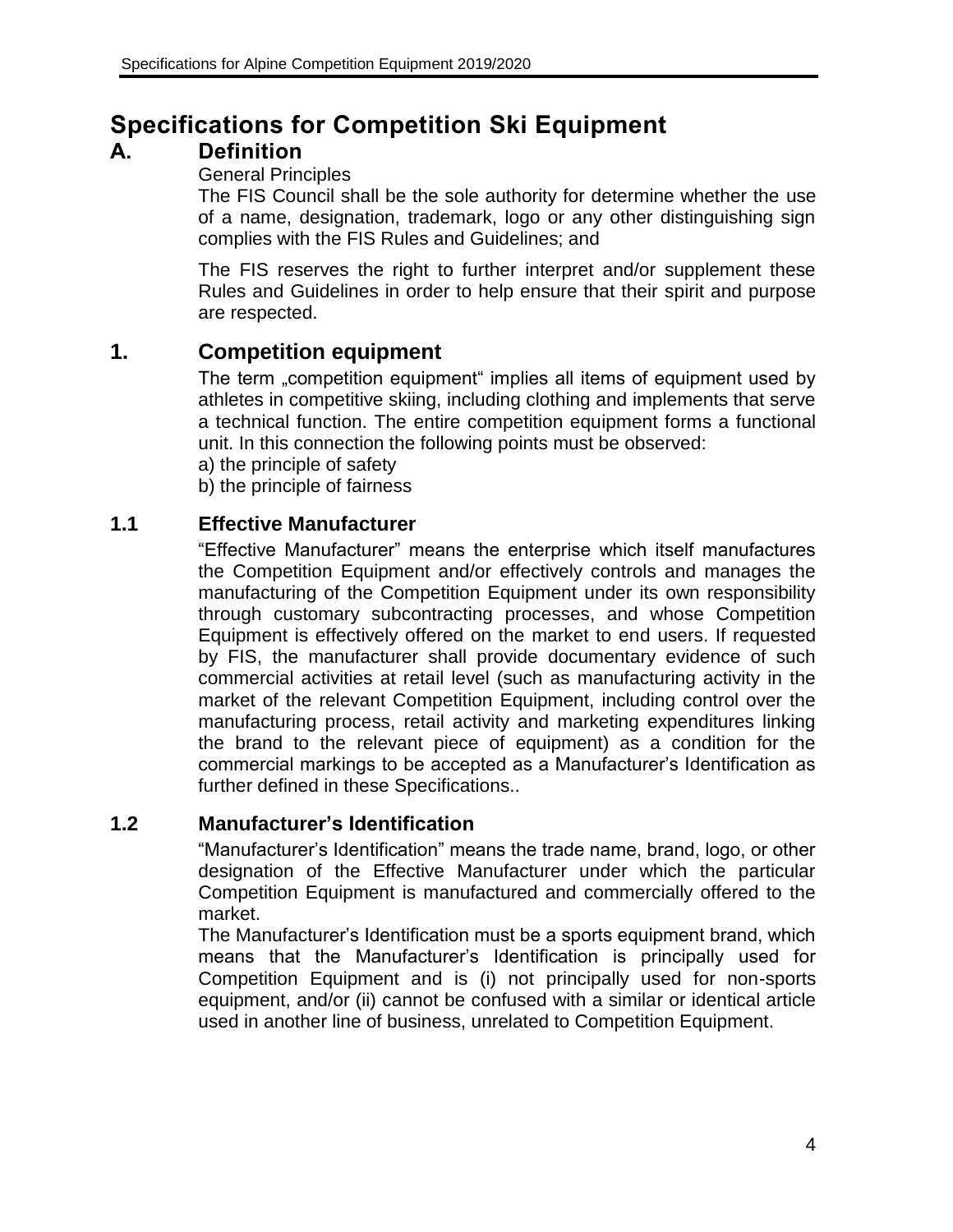### <span id="page-5-0"></span>**1.3 Competition implements**

Competition implements refer to equipment which fulfil essential functions during the competition but which can be separated from the actual competition.

Examples: skis, bindings, boots, poles, clothing, helmets, ski goggles.

### <span id="page-5-1"></span>**1.4 Additional equipment (accessories)**

Additional competition equipment (accessories) are those components or implements which exert an influence on the technical function of the competition equipment and which are attached directly to the equipment by means of recognised fastenings. Such accessories do not perform essential functions during the competition.

Example: parablacks, plastic tip covers, additional weights, back protectors.

### <span id="page-5-2"></span>**1.5 Auxiliary equipment**

Auxiliary equipment refers to those components of the competition equipment which do not fulfil an essential function, and which do not fall under the heading of additional equipment Example: measuring instruments.

# <span id="page-5-3"></span>**2. Procedures for the Acceptance of New Developments in Competition Equipment**

Article 222.4 of the ICR reads as follows:

New developments must be submitted by May 1st, at the latest, for the following season. During the first year new developments can only be approved provisionally for the following season and must be finally confirmed prior to the subsequent competition season

### <span id="page-5-4"></span>**2.1. Eligible applicants**

a) Manufactures or distributors of the innovation

b) National Ski Associations

c) Members of the Committee for Competition Equipment

The FIS Technical representative from each FIS Committee is eligible to submit applications only for new developments to the Committee for Competition Equipment. Manufacturers, distributors and National Ski Associations have to submit their applications to the respective FIS Technical Committee in advance to be decided whether the item is a new development or a further development of an existing product.

### <span id="page-5-5"></span>**2.2 Items for application**

Any significant new developments which are to be used as equipment in competitive skiing may be submitted for acceptance. It is solely the responsibility of the Committee for Competition Equipment to decide whether a new development conforms to the FIS "Competition Equipment Specifications" taking into consideration the medical, legal and safety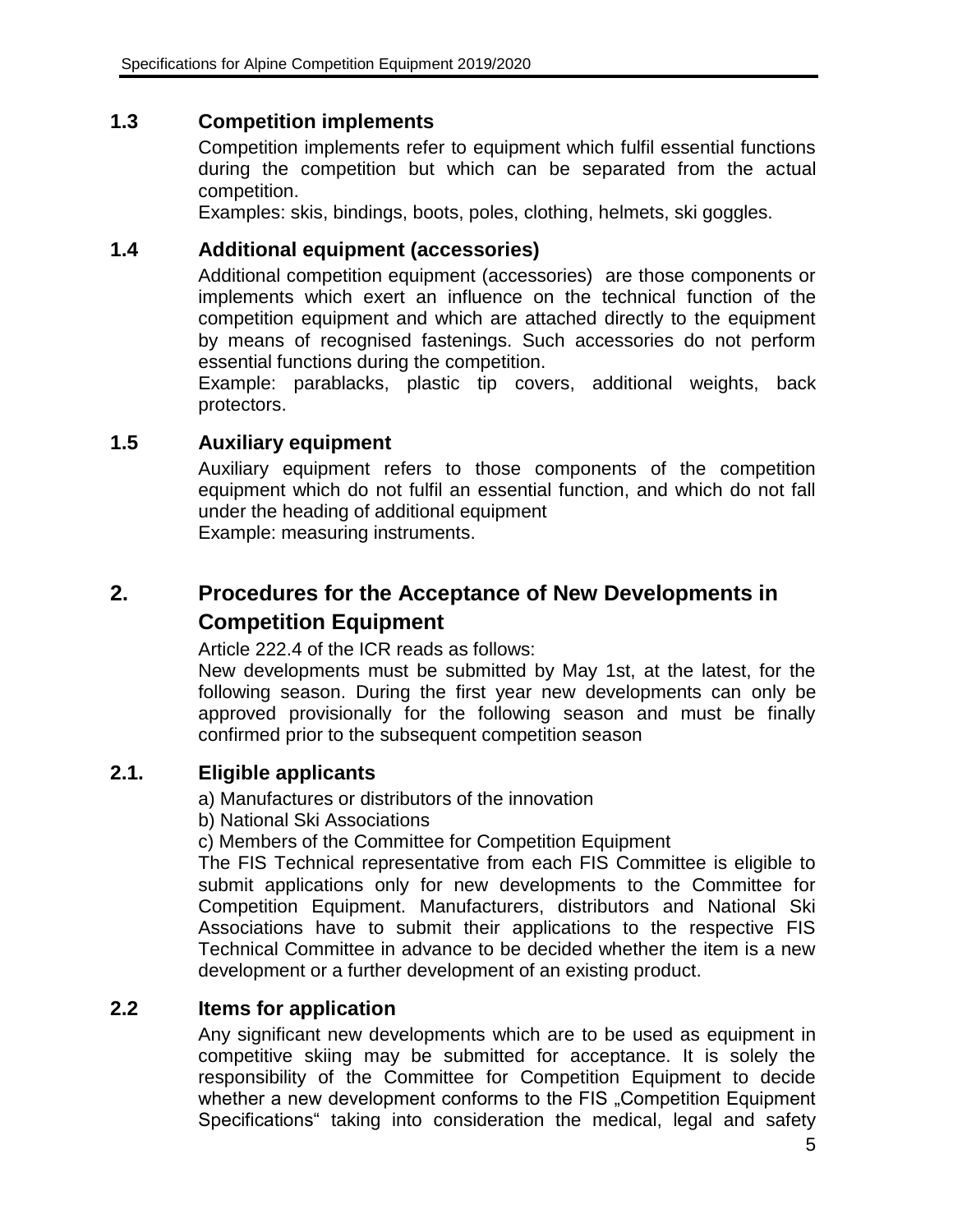standpoints. The Committee can at any time, however, arrange the removal of an application with regard to items of equipment to be used in competition sport, in accordance with the decisions of these guidelines.

### <span id="page-6-0"></span>**2.3. Prototype, samples**

The application must include a detailed description of the innovation. A prototype or sample must be submitted with the application. Relevant reports by scientific experts, as well as reports of experiences made by trainers or participants are to be submitted.

### <span id="page-6-1"></span>**2.4. Decisions of the Committee for Competition Equipment**

The Committee for Competition Equipment deals with these applications at its next meeting. If the Committee is of the opinion that the item being presented conforms fully to the valid Specifications for Competition Equipment, this decision will be recorded in a relevant decision.

If the Committee reaches the conclusion that the innovation could be accepted in accordance with the relevant principles and decisions of the FIS Specifications for Competition Equipment in competition sports, the innovation can be provisionally approved for testing for the duration of the following season.

This approval can, however, also be conditionally accepted. On the grounds of fairness, exceptions can be made for certain competitions (Olympic Winter Games, World Championships, etc.).

However, the Committee for Competition Equipment can also take the following measures before provisional approval. These can be dealt with individually or together:

- a) requesting further information from the FIS Technical Committees, such as reports by experts and technical data
- b) seeking reactions from the FIS Technical Committees. These opinions must be submitted in writing and take the following factors into consideration:
	- 1. explanation with regard to the usefulness and necessity of the new developments
	- 2. opinions with regard to the safety of the new developments
	- 3. assurance that in accepting the new developments, the principle of fairness will be guaranteed
- c) soliciting reports by experts and further information through the Committee for Competition Equipment itself.

Should the new developments not conform to the principles of the FIS Specifications for Competition Equipment, either through the application itself, or during the course of the procedures, the use of the new developments in question will be banned in competition sport. This will also occur if, during the item's probation period, circumstances results which lead the Committee to decide that the new developments do not conform to the principles of the FIS Specifications for Competition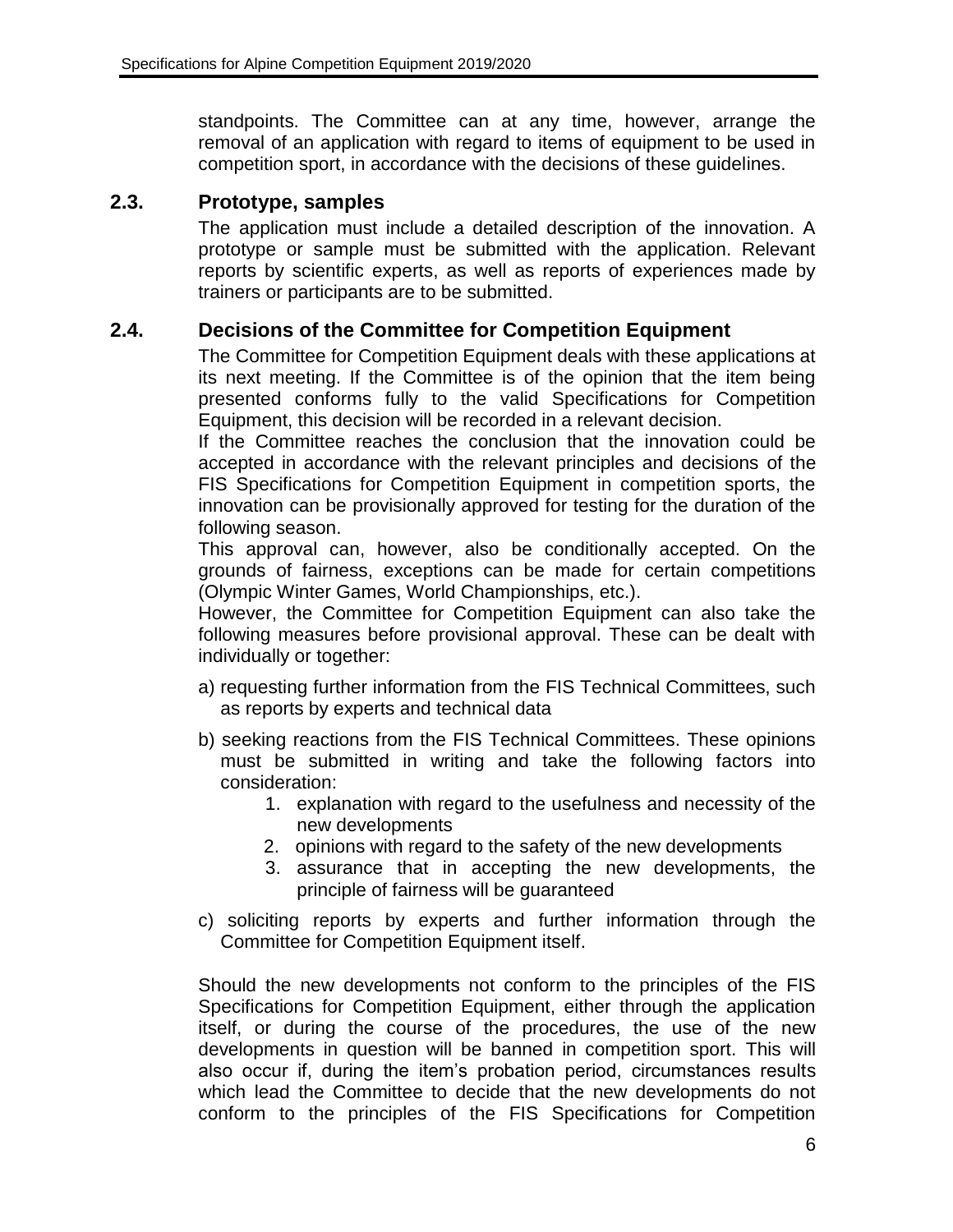Equipment. In such a case, the provisional approval will be rescinded, with immediate effect.

### <span id="page-7-0"></span>**2.5. Proposals to the FIS Council**

Changes in the Specifications for Competition Equipment can be proposed to the FIS Council only through the Committee for Competition Equipment - either by means of an initiative from the Committee itself or through an application of one of the National Ski Associations or Technical Committees to the Committee for Competition Equipment.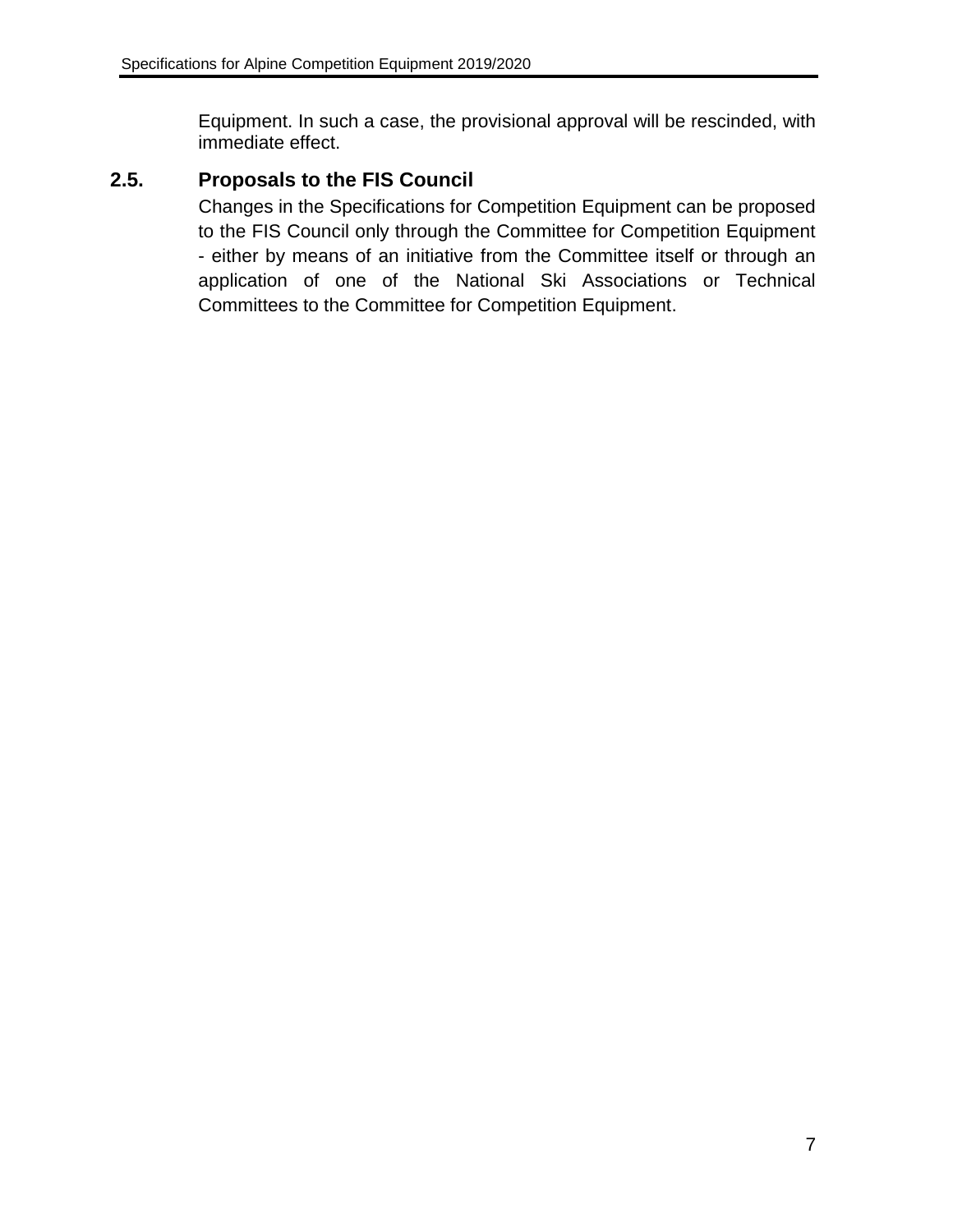# <span id="page-8-0"></span>**B. Alpine Competition Equipment**

### **Downhill, Super G, Giant Slalom, Slalom**

Measurements are valid only if they have been carried out by official FIS equipment controllers, complying the course of action under the condition the field of play described in the subsequent section.

Measurements are valid at the time of measurement, irrespective of previous measurements.

# <span id="page-8-1"></span>**1 Specifications of alpine competition equipment features**

### <span id="page-8-3"></span><span id="page-8-2"></span>**1.1 Functional Ski System (Ski, Interfaces, Release Bindings)**

### **1.1.1 Assembled unit**



### <span id="page-8-4"></span>**1.1.2 Component A: Alpine racing skis**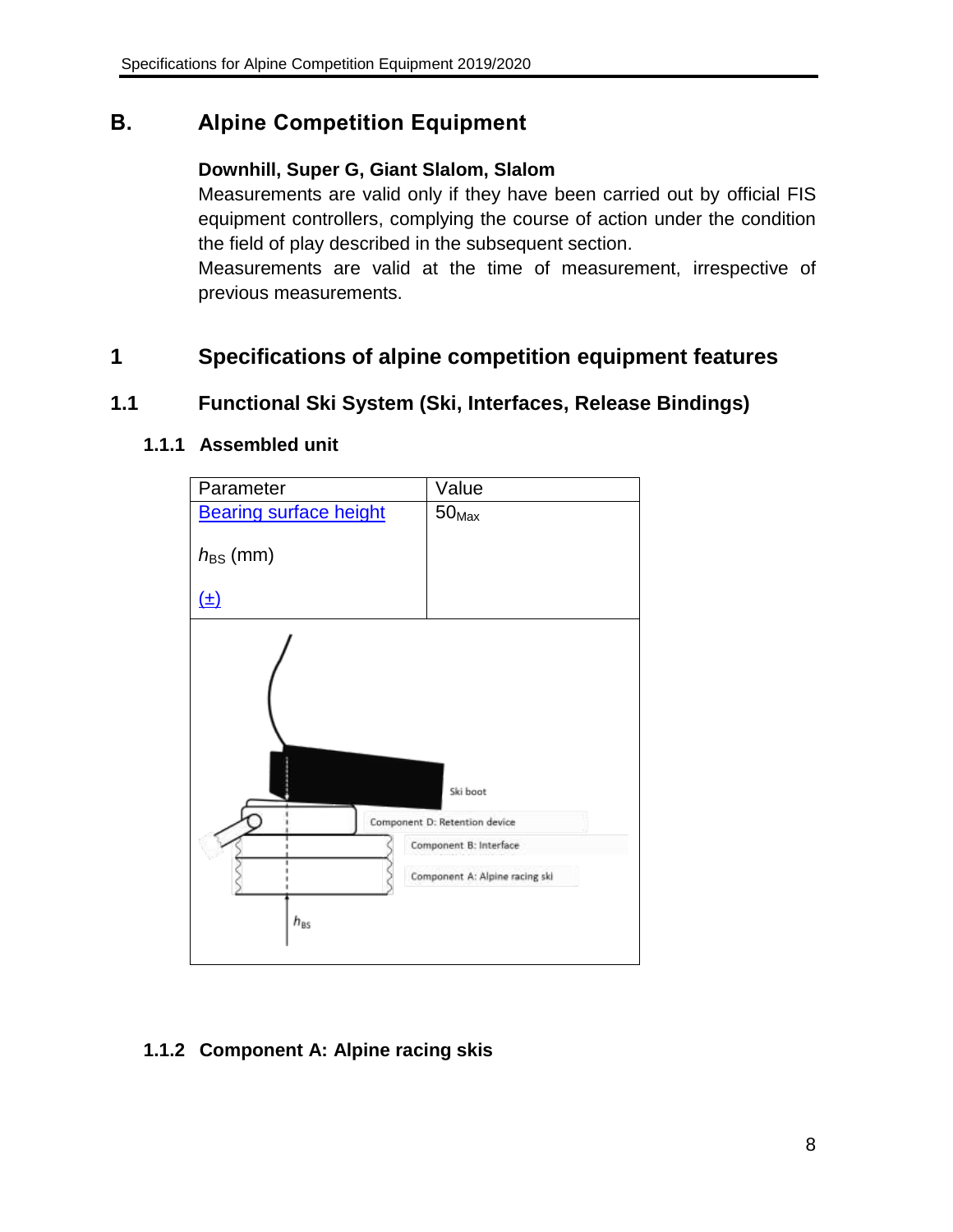| <b>Parameter</b>          | <b>Event</b>              | <b>OWG/WSC/</b>                                                          | <b>FIS/YOG/</b>                        | U14                | U16                | Masters**              |
|---------------------------|---------------------------|--------------------------------------------------------------------------|----------------------------------------|--------------------|--------------------|------------------------|
|                           |                           | WC/WJC/<br><b>COC</b>                                                    | <b>NC</b>                              |                    |                    |                        |
| ski length                | DH Women                  | $210_{Min}$                                                              | 205 <sub>Min</sub>                     |                    |                    |                        |
|                           | DH Men                    | $218_{Min}$                                                              | $213_{Min}$                            |                    |                    |                        |
| <u>I<sub>N</sub> (cm)</u> | SG Women                  | $205_{Min}$                                                              | 200 <sub>Min</sub>                     |                    | $183_{Min}$        | $180_{Min}$ ***        |
|                           | SG Men                    | $210_{Min}$                                                              | $205_{Min}$                            |                    | 183 <sub>Min</sub> | 185 <sub>Min</sub> *** |
| <u>(±)</u>                | <b>GS Women</b>           | 188 <sub>Min</sub>                                                       | 183 <sub>Min</sub>                     | $188_{\text{Max}}$ | $188_{\text{Max}}$ | 175 <sub>Min</sub>     |
|                           | <b>GS Men</b>             | $193_{Min}$                                                              | 188 <sub>Min</sub>                     | $188_{\text{Max}}$ | $188_{\text{Max}}$ | 180 <sub>Min</sub>     |
|                           | <b>SL Women</b>           | 155 <sub>Min</sub>                                                       | 155 <sub>Min</sub>                     | 130 <sub>Min</sub> | 130 <sub>Min</sub> |                        |
|                           | SL Men                    | $165_{Min}$                                                              | 165 <sub>Min</sub> *                   | $130_{Min}$        | 130 <sub>Min</sub> |                        |
|                           |                           | *155cm Men U18 (first year) at FIS]                                      |                                        |                    |                    |                        |
|                           |                           | **No length restriction for Women above 55 and Men above 65 years of age |                                        |                    |                    |                        |
|                           | ***                       | GS Skis permitted. Minimum ski length for SG skis is compulsory          |                                        |                    |                    |                        |
| <b>Radius</b>             | DH Women                  | 50 <sub>Min</sub>                                                        | 50 <sub>Min</sub>                      |                    |                    |                        |
|                           | DH Men                    | 50 <sub>Min</sub>                                                        | 50 <sub>Min</sub>                      |                    |                    |                        |
| R(m)                      | <b>SG Women</b>           | 40 <sub>Min</sub>                                                        | 40 <sub>Min</sub>                      |                    | 30 <sub>Min</sub>  |                        |
|                           | <b>SG Men</b>             | $45_{Min}$                                                               | $45_{Min}$                             |                    | 30 <sub>Min</sub>  |                        |
| <u>(±)</u>                | <b>GS Women</b><br>GS Men | 30 <sub>Min</sub>                                                        | 30 <sub>Min</sub>                      | 17 <sub>Min</sub>  | $17_{\text{Min}}$  |                        |
|                           | <b>SL Women</b>           | 30 <sub>Min</sub>                                                        | 30 <sub>Min</sub>                      | $17_{\text{Min}}$  | $17_{Min}$         |                        |
|                           | SL Men                    |                                                                          |                                        |                    |                    |                        |
| <b>Width of</b>           | DH Women                  |                                                                          |                                        |                    |                    |                        |
| the waist                 | DH Men                    | $65_{\text{Max}}$<br>$65_{\text{Max}}$                                   | $65_{\text{Max}}$<br>$65_{\text{Max}}$ |                    |                    |                        |
| of the ski                | <b>SG Women</b>           | $65_{\text{Max}}$                                                        | $65_{\text{Max}}$                      | $65_{\text{Max}}$  | $65_{\text{Max}}$  |                        |
|                           | <b>SG Men</b>             | $65_{\text{Max}}$                                                        | $65_{\text{Max}}$                      | $65_{\text{Max}}$  | $65_{\text{Max}}$  |                        |
| $b_M$ (mm)                | <b>GS Women</b>           | $65_{\text{Max}}$                                                        | $65_{\text{Max}}$                      | $65_{\text{Max}}$  | $65_{\text{Max}}$  |                        |
|                           | GS Men                    | $65_{\text{Max}}$                                                        | $65_{\text{Max}}$                      | $65_{\text{Max}}$  | $65_{\text{Max}}$  |                        |
| <u>(±)</u>                | <b>SL Women</b>           | $63_{Min}$                                                               | $63_{Min}$                             |                    |                    |                        |
|                           | SL Men                    | 63 <sub>Min</sub>                                                        | $63_{Min}$                             |                    |                    |                        |
| <b>Width of</b>           | DH Women                  | $95_{\textrm{Max}}$                                                      | $95_{\text{Max}}$                      |                    |                    |                        |
| the                       | DH Men                    | $95_{\text{Max}}$                                                        | $95_{\text{Max}}$                      |                    |                    |                        |
|                           | shoulder of SG Women      | $95_{\text{Max}}$                                                        | $95_{\text{Max}}$                      |                    |                    |                        |
| the ski                   | SG Men                    | $95_{\text{Max}}$                                                        | $95_{\text{Max}}$                      |                    |                    |                        |
|                           | <b>GS Women</b>           | $103_{\text{Max}}$                                                       | $103_{\text{Max}}$                     |                    |                    |                        |
| $b_V$ (mm)                | GS Men                    | $103_{\text{Max}}$                                                       | $103_{\text{Max}}$                     |                    |                    |                        |
|                           | <b>SL Women</b>           |                                                                          |                                        |                    |                    |                        |
| $(\pm)$                   | SL Men                    |                                                                          |                                        |                    |                    |                        |
| <b>Tip height</b>         | DH/SG                     | 30 <sub>Min</sub>                                                        | 30 <sub>Min</sub>                      |                    |                    |                        |
| $h_{\rm S}$ (mm)          | GS/SL                     | 50 <sub>Min</sub>                                                        | 50 <sub>Min</sub>                      |                    |                    |                        |
| <u>(±)</u>                |                           |                                                                          |                                        |                    |                    |                        |
|                           |                           |                                                                          |                                        |                    |                    |                        |
| <b>Tail height</b>        |                           | 10 <sub>Max</sub>                                                        | $10_{\text{Max}}$                      |                    |                    |                        |
| $h$ <sub>T</sub> (mm)     |                           |                                                                          |                                        |                    |                    |                        |
| <u>(±)</u>                |                           |                                                                          |                                        |                    |                    |                        |
|                           |                           |                                                                          |                                        |                    |                    |                        |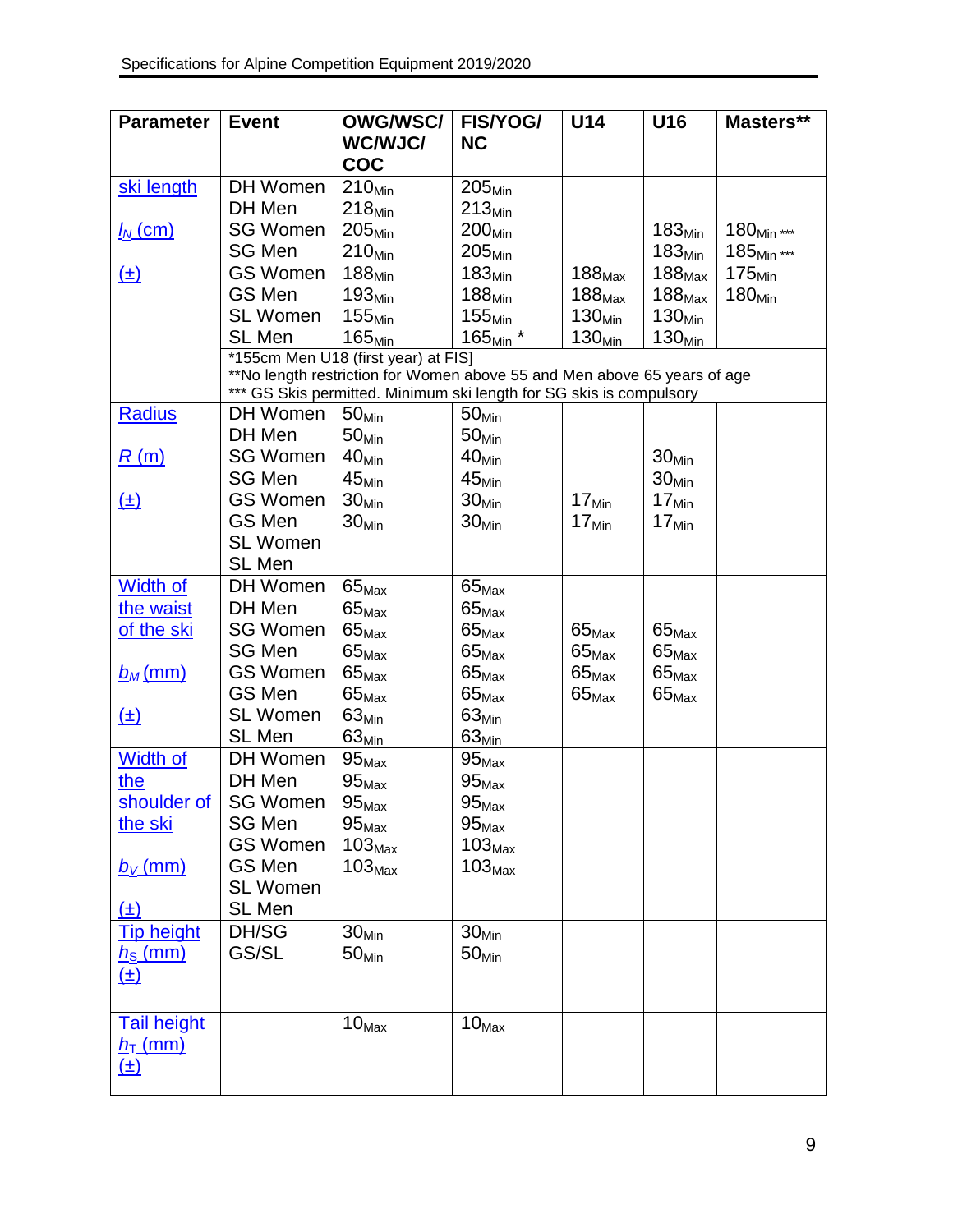### *1.1.2.1 Geometric Features for Masters*

For MAS racers the following specifications in regard to ski length (except Super G), radius and profile width are recommendations. The minimum ski length for Super G skis is compulsory for MAS racers.

No length, width or ski radius restriction for Women above 55 and Men above 65 years of age.



### <span id="page-10-0"></span>**1.1.3 Component B: Interfaces (e.g. Plates, Lifters)**

| Parameter | Specification                                                                                  |
|-----------|------------------------------------------------------------------------------------------------|
| Width     | At each point of<br>the interface, its<br>width must not<br>exceed the width<br>of the running |
|           | surface.                                                                                       |

#### <span id="page-10-1"></span>**1.1.4 Component C: Release Bindings** See [detail description](#page-21-1)

# <span id="page-10-2"></span>**1.1.5 Component D: Retention Device**

See [detail description](#page-22-0)

### <span id="page-10-3"></span>**1.2 Ski boots**

| Parameter        | Category        | Value             |
|------------------|-----------------|-------------------|
| Thickness of ski | Women, Men      | $43_{\text{Max}}$ |
| boot soles       | and U14 & U16   |                   |
|                  |                 |                   |
| $t_{\rm B}$ (mm) | U <sub>12</sub> | Should be the     |
|                  |                 | same as in the    |
| (±)              |                 | categories U14    |
|                  |                 | and U16           |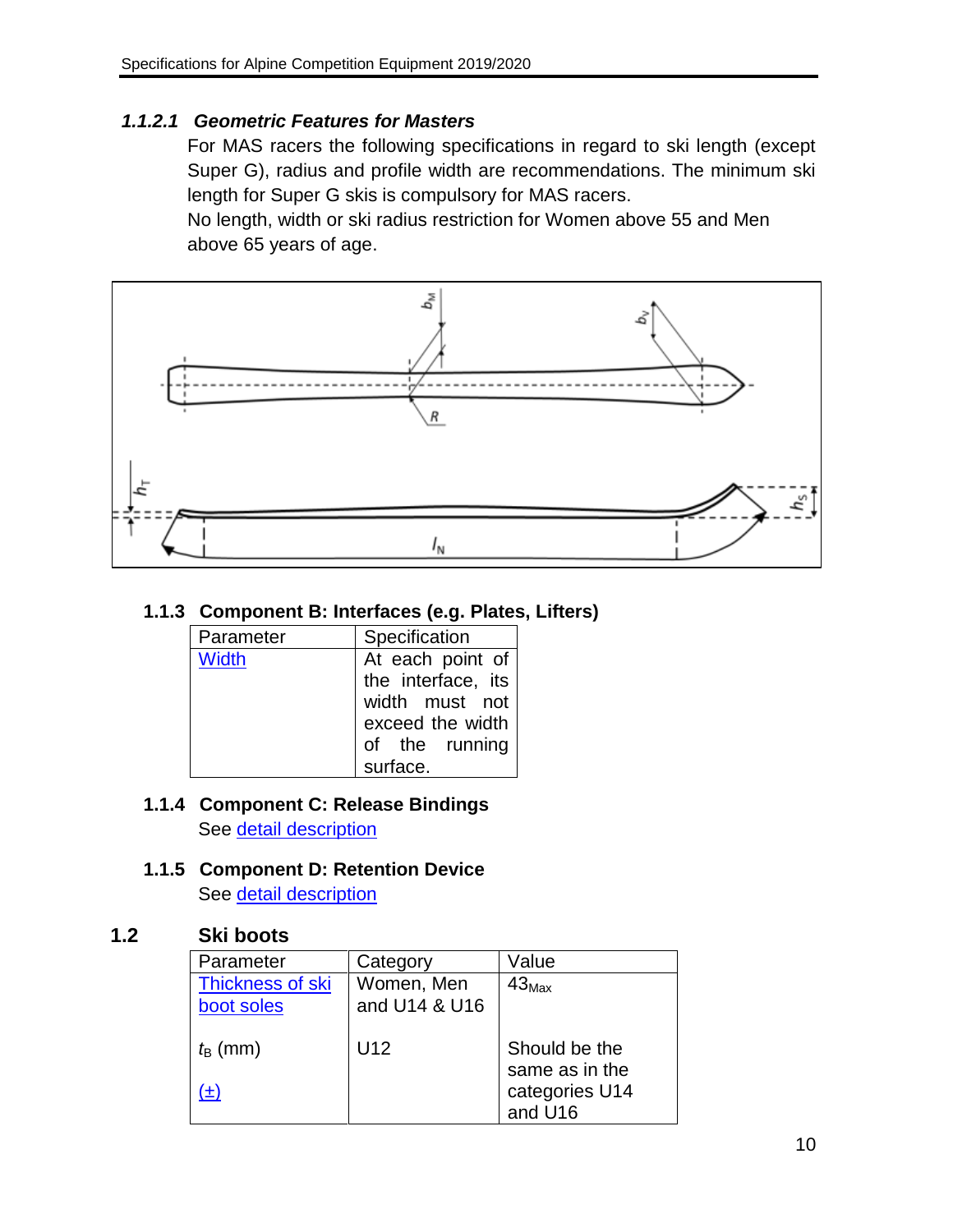

# <span id="page-11-0"></span>**1.3 Ski poles**

Metal baskets are not permitted.

# <span id="page-11-1"></span>**1.4 Competition suits**

| Parameter                                            | Event    | Value         |  |  |
|------------------------------------------------------|----------|---------------|--|--|
| <b>Permeability</b>                                  | DH/SG/GS | 30 $1/m^2$ /s |  |  |
| $(\pm)$                                              |          |               |  |  |
|                                                      |          |               |  |  |
| + Label attesting conformity with FIS specifications |          |               |  |  |
| for competition suits                                |          |               |  |  |
| Width of the label                                   |          | 30mm          |  |  |
| Height of the                                        |          | 45mm          |  |  |
|                                                      |          |               |  |  |

# <span id="page-11-3"></span><span id="page-11-2"></span>**1.5 Protectors**

### **1.5.1 Back protectors**

| l Parameter                 | Value           |
|-----------------------------|-----------------|
| Thickness of back protector | $45_{\rm{Max}}$ |
| (mm)                        |                 |
|                             |                 |

# <span id="page-11-4"></span>**1.6 Crash helmets**

| Event           | <b>Safety Standards</b>                      |
|-----------------|----------------------------------------------|
| <b>DH/SG/GS</b> | <b>ASTM 2040</b><br>EN 1077 (class A)        |
|                 | EN 1077 (class A) at test speed of<br>6.8m/s |
|                 |                                              |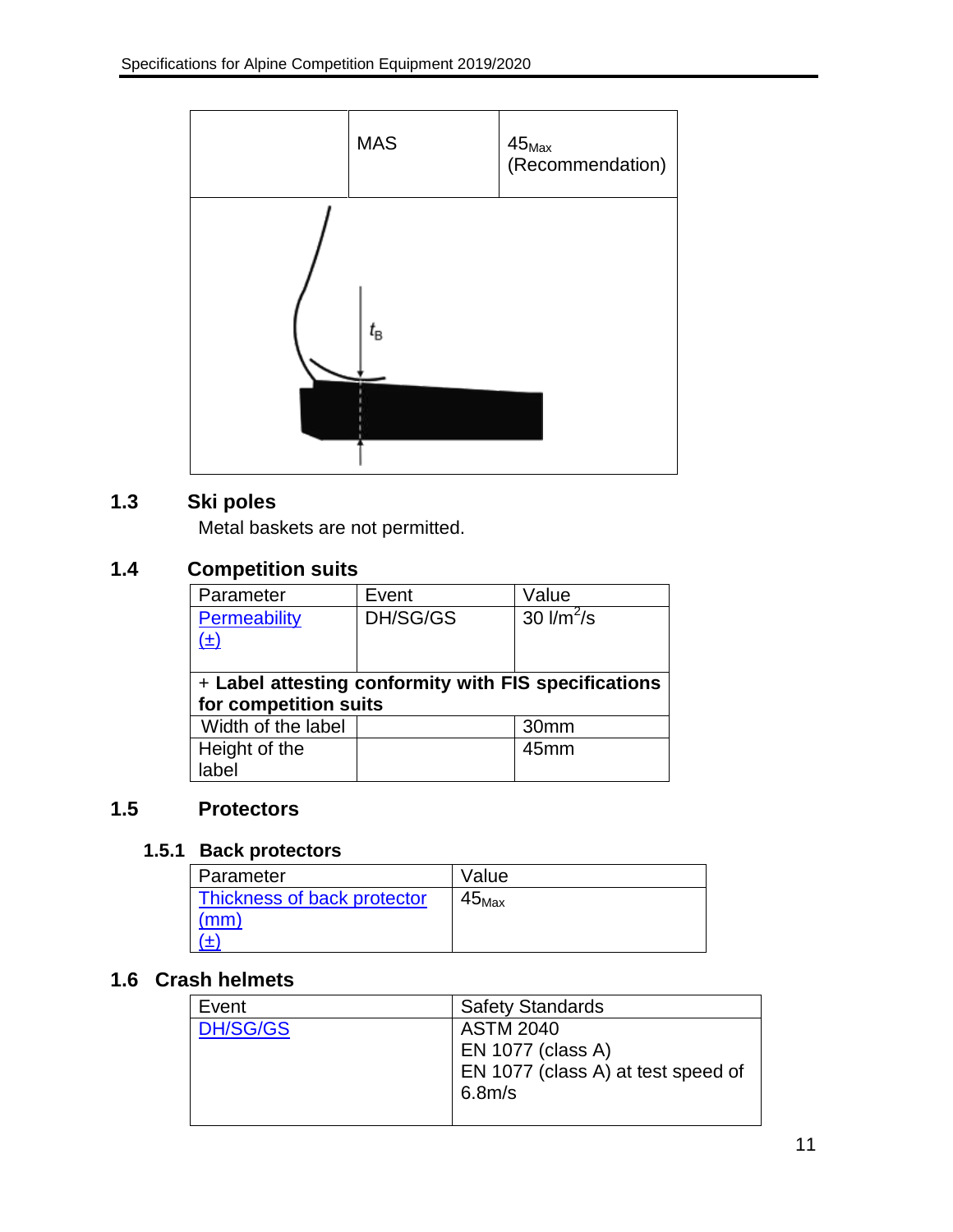| + Label attesting conformity with FIS specifications for racing<br>helmets "RH 2013" |                                                             |  |
|--------------------------------------------------------------------------------------|-------------------------------------------------------------|--|
| Width of the label                                                                   | 10 <sub>mm</sub>                                            |  |
| Height of the label                                                                  | 15 <sub>mm</sub>                                            |  |
| <b>SL</b>                                                                            | Minimum standards:<br><b>ASTM 2040</b><br>EN 1077 (class B) |  |

# <span id="page-12-0"></span>**2 Tolerances for measurements of alpine competition equipment**

### <span id="page-12-2"></span><span id="page-12-1"></span>**2.1 Functional ski system/Ski boots/Back protectors**

### **2.1.1 Tolerance values**

| Parameter                                | <b>Tolerance Value</b>  |
|------------------------------------------|-------------------------|
| Bearing surface height $(h_{BS})$        | 0.1 <sub>mm</sub>       |
| Ski length (M)                           | 10 <sub>mm</sub>        |
| Radius $(R)$                             | $1,5% + 1m$ preparation |
|                                          | tolerance for DH skis   |
| Width of the waist of the ski $(b_M)$    | 0.1 <sub>mm</sub>       |
| Width of the shoulder of the ski $(b_1)$ | 0.1 <sub>mm</sub>       |
| Tip height (hs)                          | 2 <sub>mm</sub>         |
| Tail height $(hT)$                       | 2 <sub>mm</sub>         |
| Thickness of ski boot soles (tB)         | 2mm                     |
| Thickness of back protector              | 1mm                     |

### <span id="page-12-3"></span>**2.1.2 Procedure in case of negative primary result**

Report from the Jury designated controller to the Jury. Temporary confiscation of the equipment. Measurements to be repeated three times (3 x) in the presence of the Jury and if desired, the Athlete concerned and/or maximum two representative(s) named by her/him. All three (3) measurement values are to be minuted according to requirements. Generation of an arithmetical average from the three (3) measurements. Declaration of the calculated value according to the protocolled values (Truncation/Rounding according to ISO 80000-1-> if the figure to be omitted at the first decimal place is a 0,1,2,3 or 4, then round down otherwise round up). The Tolerance will be subsequently added to the calculated value. This value will then be compared with the Specification.

### <span id="page-12-5"></span><span id="page-12-4"></span>**2.2 Competition suits**

#### **2.2.1 Tolerance values**

| Parameter | <sup>1</sup> Tolerance Value |
|-----------|------------------------------|
|-----------|------------------------------|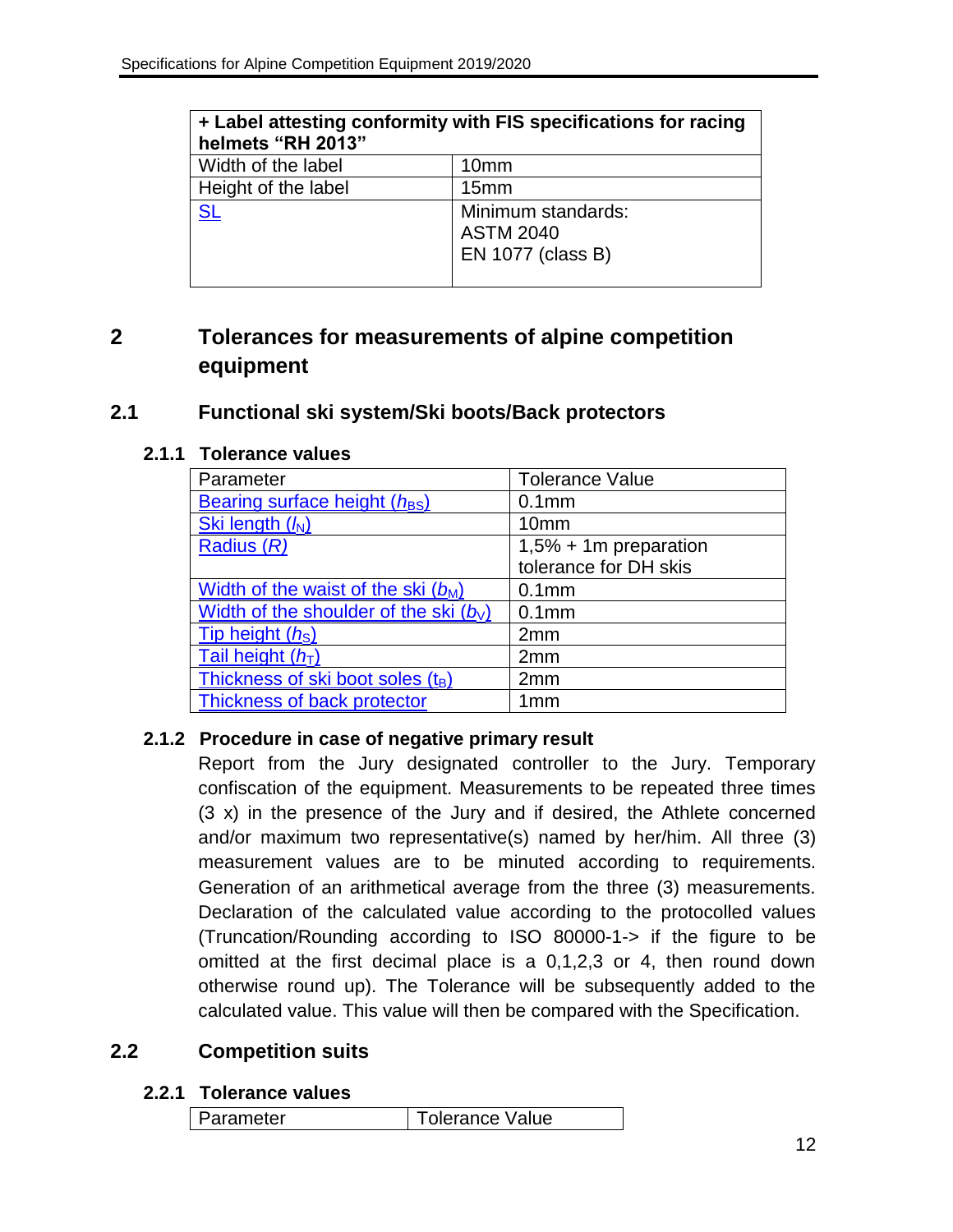| Permeability | $3.0$ $\frac{\text{m}^2}{\text{s}}$ |  |
|--------------|-------------------------------------|--|
|              |                                     |  |

### <span id="page-13-0"></span>**2.2.2 Procedure in case of negative primary result**

If one measurement is less than 30 litres per m2/sec the following procedure will be carried out:

- The competition suit will be re-tested at six different randomly selected spots
- The two extreme values (highest and lowest) will not be taken into consideration
- The average value of the four valid measurements is built. The result is served with 0.1 I/m2/s Graduation
- Thereafter a tolerance of 3 l/m2/s is added. This serves the final value of the measurement
- The final value of the measurement will be compared against the specification.

# <span id="page-13-1"></span>**3 Detailed description of alpine competition equipment**

### <span id="page-13-3"></span><span id="page-13-2"></span>**3.1 Functional Ski System (Ski, Interfaces, Release Bindings)**

### **3.1.0 Definition**

Functional Ski System is the assembled unit of the single components: (A) ski, (B) interfaces, (C) release bindings and (D) retention device.

### <span id="page-13-4"></span>**3.1.1 Assembled unit**

### <span id="page-13-5"></span>*3.1.1.1 Definition*

The assembled unit contains the ski, interfaces, release binding and a retention device.

### <span id="page-13-6"></span>*3.1.1.2 Geometric Features*

#### 3.1.1.2.1 Bearing surface height ( $h_{BS}$ )

| Definition:             | Distance between the bottom of the running surface<br>of the ski and the ski boot sole. |
|-------------------------|-----------------------------------------------------------------------------------------|
| <b>Related ISO Norm</b> |                                                                                         |
| Specification           | <b>Tolerances</b>                                                                       |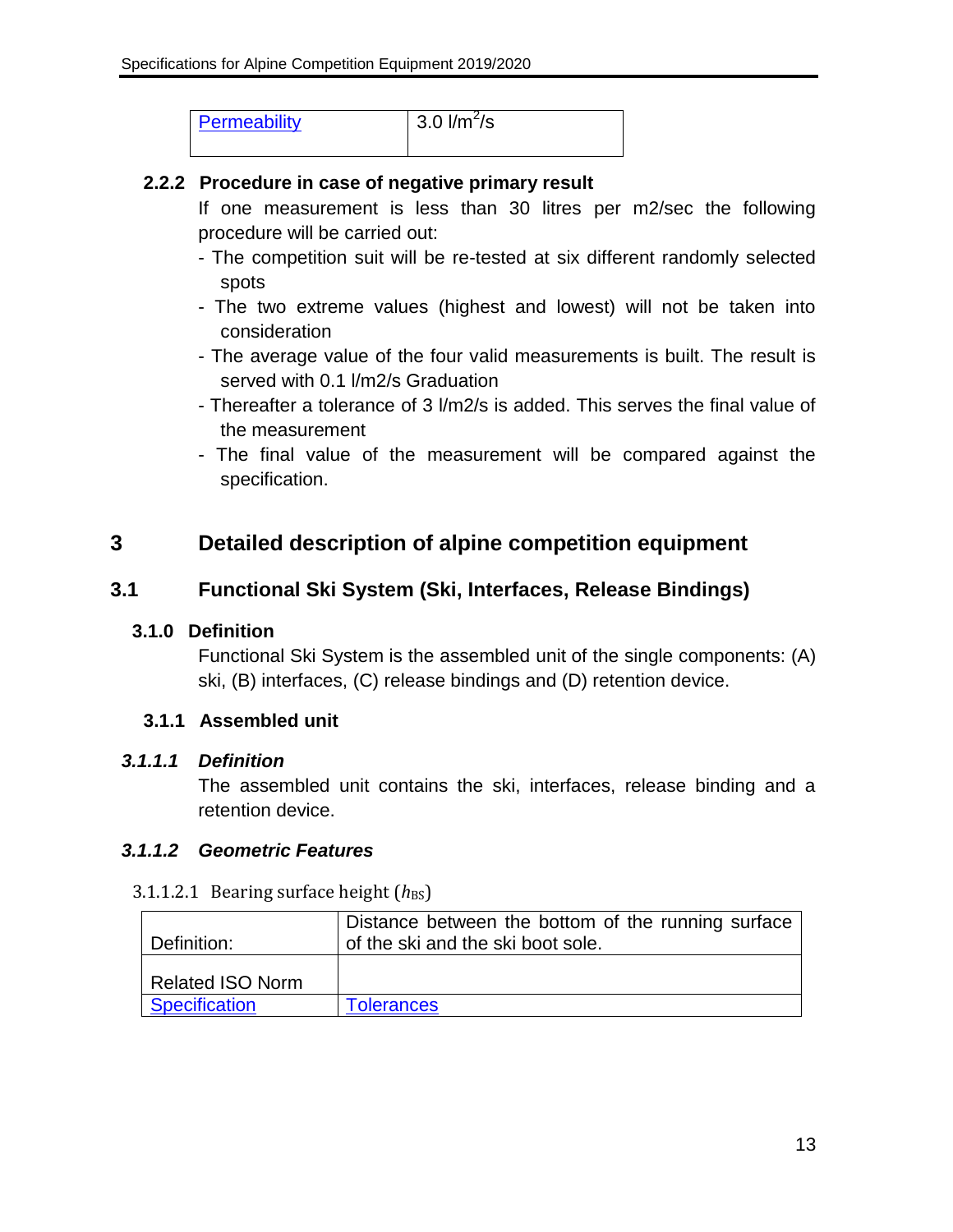

### <span id="page-14-0"></span>**3.1.2 Component A: Alpine racing skis**

### *3.1.2.1 Definition*

Skis, predominantly for use in Downhill, Super-G, Giant Slalom and Slalom racing on suitable terrain and utilising the force of gravity. In order to allow transmission of lateral forces, the edges of the running surface of the ski are made mainly of a hard material resistant to wear and tear.

### *3.1.2.2 Geometric features*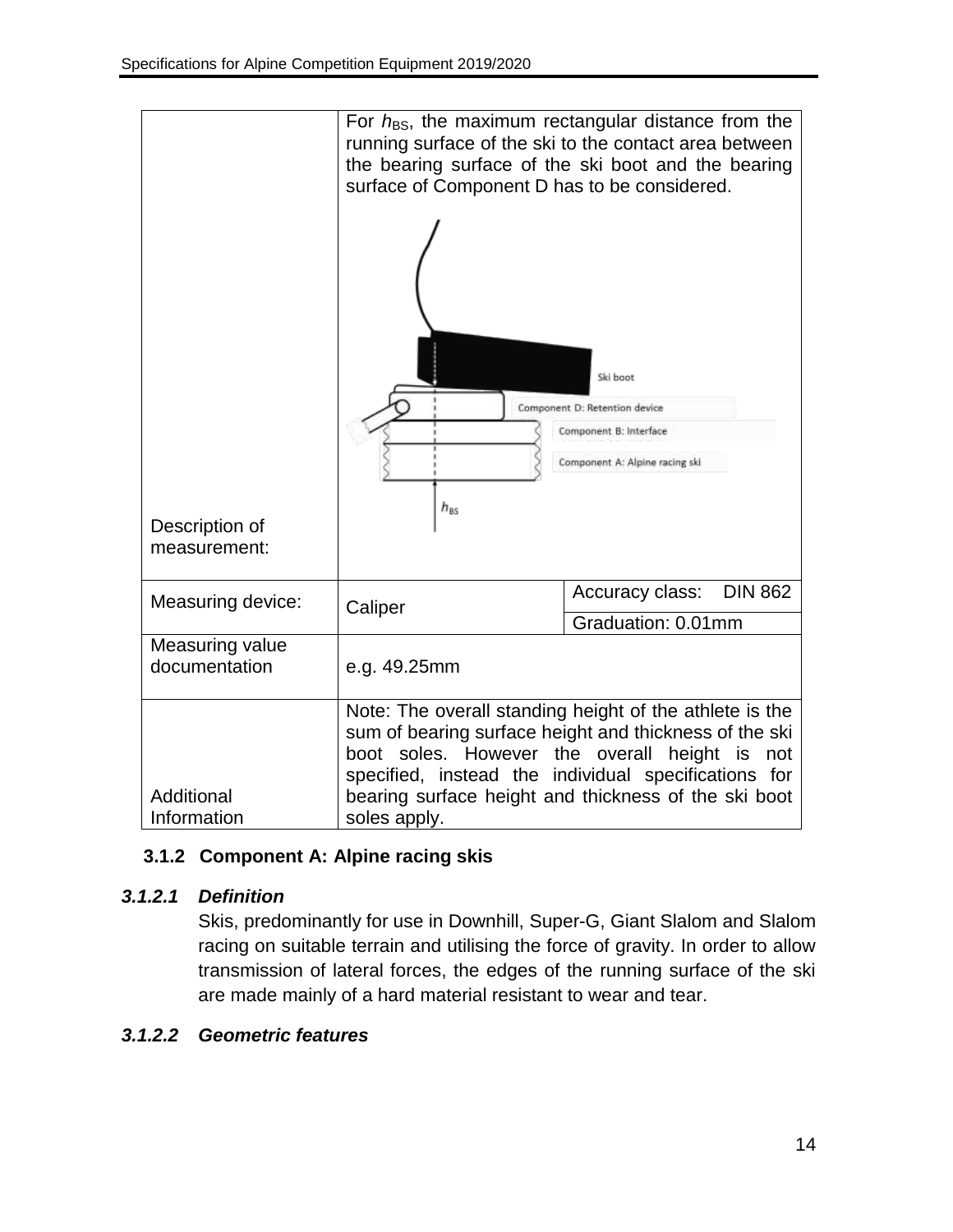|                                | Length of the running surface measured between the<br>ski tail and the ski tip used for the indication of the                                                                                                                                                                                                                                                                                                                                                                                                                                                               |                                              |
|--------------------------------|-----------------------------------------------------------------------------------------------------------------------------------------------------------------------------------------------------------------------------------------------------------------------------------------------------------------------------------------------------------------------------------------------------------------------------------------------------------------------------------------------------------------------------------------------------------------------------|----------------------------------------------|
| Definition:                    | size of the ski.                                                                                                                                                                                                                                                                                                                                                                                                                                                                                                                                                            |                                              |
| <b>Related ISO Norm</b>        | <b>ISO 6289</b>                                                                                                                                                                                                                                                                                                                                                                                                                                                                                                                                                             |                                              |
| <b>Specification</b>           | <b>Tolerances</b>                                                                                                                                                                                                                                                                                                                                                                                                                                                                                                                                                           |                                              |
|                                | length of the running surface<br>Determine the<br>measured between the ski tail and the ski tip ( $\mathcal{h}$ ).                                                                                                                                                                                                                                                                                                                                                                                                                                                          |                                              |
| Description of<br>measurement: | $I_{\sf N}$                                                                                                                                                                                                                                                                                                                                                                                                                                                                                                                                                                 |                                              |
| Measuring device:              | Measuring tape                                                                                                                                                                                                                                                                                                                                                                                                                                                                                                                                                              | EC-<br>class:<br>Accuracy<br><b>CLASS II</b> |
|                                |                                                                                                                                                                                                                                                                                                                                                                                                                                                                                                                                                                             | <b>Graduation: 1mm</b>                       |
| Measuring value                |                                                                                                                                                                                                                                                                                                                                                                                                                                                                                                                                                                             |                                              |
| documentation                  | e.g. 188.3 cm                                                                                                                                                                                                                                                                                                                                                                                                                                                                                                                                                               |                                              |
| Marking on ski                 | Mandatory                                                                                                                                                                                                                                                                                                                                                                                                                                                                                                                                                                   |                                              |
| Additional                     | Precision for the length of Slalom Skis:<br>When a ski tip different from the main body of the ski<br>is used, the measurement will only be taken into<br>the<br>extent<br>it<br>covers<br>surface<br>account<br>to<br><sub>a</sub><br>corresponding to the natural shape of the ski.<br>The manufacturer must mark the tip showing the limit<br>of the natural shape and thereby allow an easy<br>measurement.<br>To prevent doubt, specific designs of ski tips as part<br>of the main body of the ski are allowed.<br>Recommendation for children younger than 12 years: |                                              |
| Information                    | Use only one pair of skis in all events if the ski length<br>is shorter than 130 cm.                                                                                                                                                                                                                                                                                                                                                                                                                                                                                        |                                              |
|                                |                                                                                                                                                                                                                                                                                                                                                                                                                                                                                                                                                                             |                                              |

# <span id="page-15-0"></span>3.1.2.2.1 Ski length (nominal length;  $l_N$ )

# <span id="page-15-1"></span>3.1.2.2.2 Radius of side cut (*R*)

| Definition:                       | Approximation of the average radius, R, allowing global<br>specification of the lateral outline of the ski.                                                                 |  |
|-----------------------------------|-----------------------------------------------------------------------------------------------------------------------------------------------------------------------------|--|
| <b>Related ISO</b><br><b>Norm</b> | <b>ISO 6289</b>                                                                                                                                                             |  |
| <b>Specification</b>              | <b>Tolerances</b>                                                                                                                                                           |  |
| measurement:                      | In principle the procedure is to follow that of ISO 6289 and<br>Description of $\vert$ additionally a specification that is predetermined by the FIS is<br>to be respected. |  |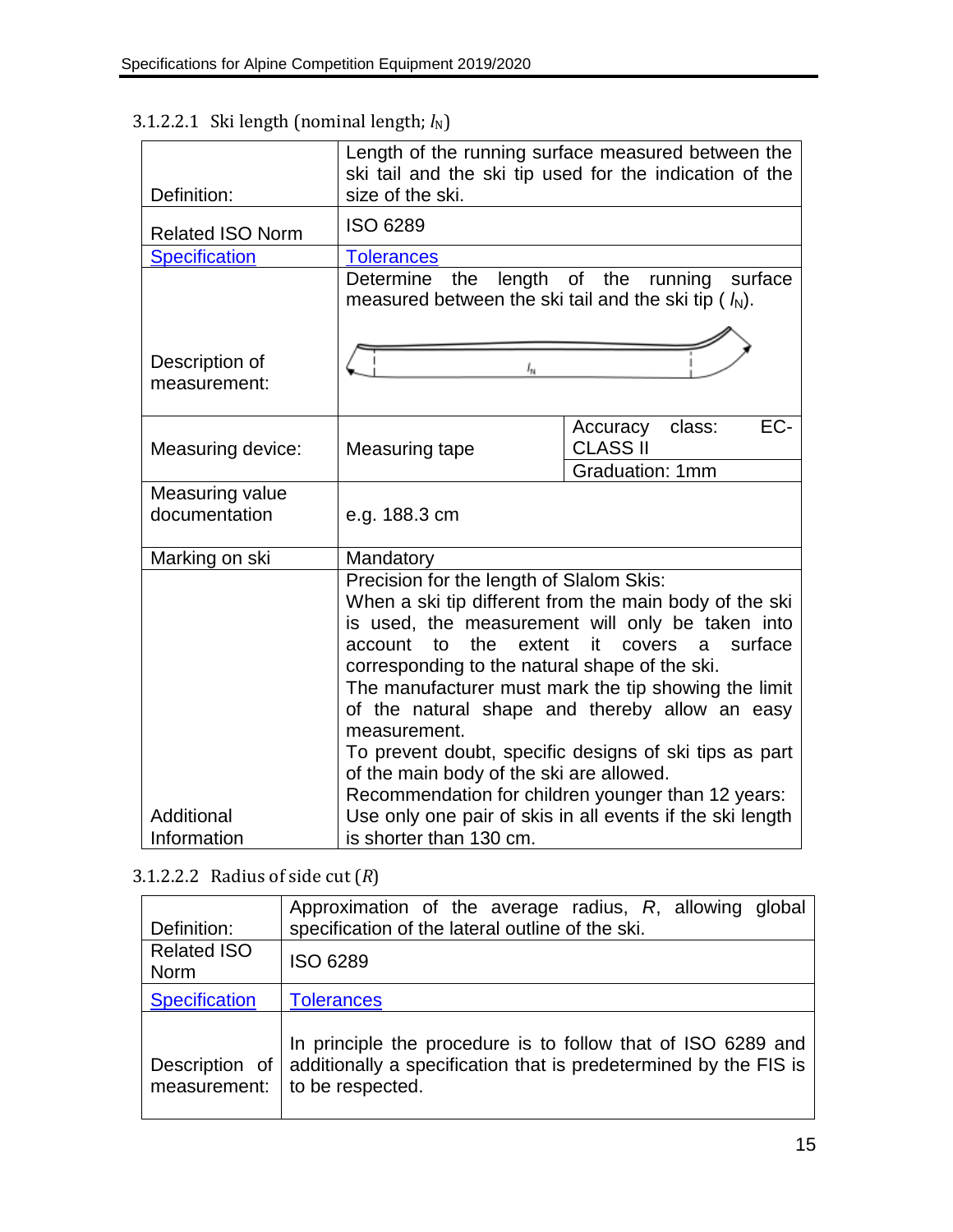The side cut radius *R* is calculated by using the following formula:  $R = \frac{\hat{f}_{kR}}{2}$  $2000(b_{HR} + b_{VR} - 2 b_M)$ where  $l_{\rm kR}$  = 0.9  $l_1$  + 0.8  $l_2$ with  $b_M$  narrowest width of the running surface in the central section of the ski; in millimeters (mm), graduation in 1/100mm; e.g. 64.91mm  $l_{\rm kR}$  distance between the lines  $b_{\rm HR}$  and  $b_{\rm VR}$ , in mm; e.g. 1656mm  $l_1$  distance between  $b_M$  and the rear end of the ski, in mm; e.g. 880mm  $l_2$  distance between  $b_M$  and the front end of the ski; in mm; e.g. 1070mm  $b_{HR}$  width of the running surface at 0.9 $l_1$  from  $b_M$ , in mm, graduation in 1/100mm; e.g. 80.36mm  $b_{VR}$  width of the running surface at 0.8 $l_2$  from  $b_M$ . in mm; e.g. 88,07mm *R* radius of side cut, in metres (m), graduation 1/100m; e.g. 35.17m**b** m<br>P R  $I_{k\Re}$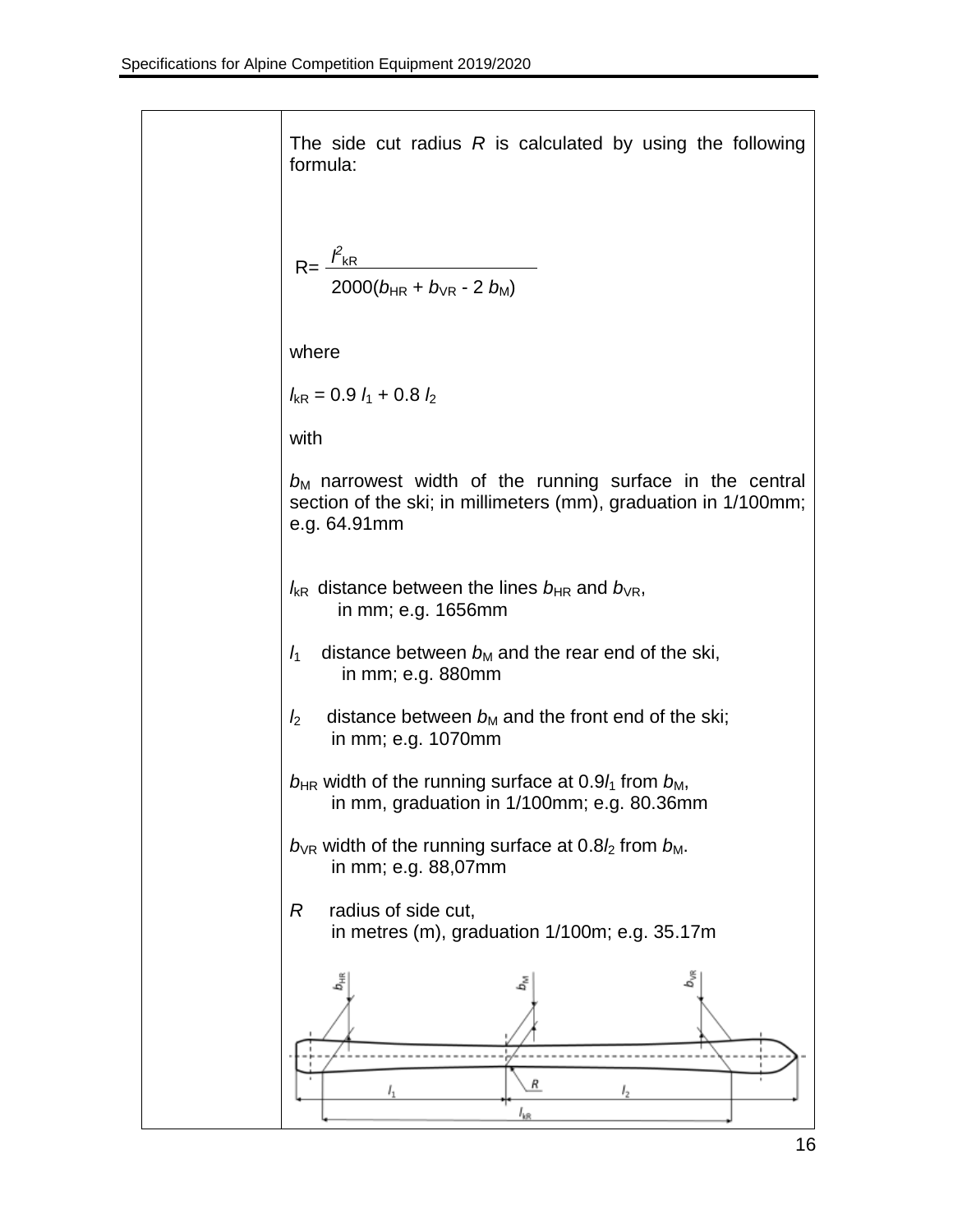|                            | FIS Specification regarding ISO 6289:<br>As the formula of the existing method of measurement intends<br>to reflect the un-falsified (distortion free) measurement of a<br>radius, this requires that between Point $b_{VR}$ and Point $b_{HR}$ a<br>continuously differentiable and monotone curved arch should<br>remain sustained (for example, without a flex point between<br>these two positions).<br>To achieve the requirement stated above the identification of<br>the radius of the side cut must be as follows:<br>• at each point along the distance from $b_M$ to $b_{HR}$ the width<br>must be smaller than at $b_{HR}$ .<br>• at each point along the distance from $b_M$ to $b_{VR}$ the width<br>must be smaller than at $b_{\text{VR}}$ .<br>Should one of the criteria set out above not be fulfilled the<br>related ski does not meet the specifications. |                             |
|----------------------------|--------------------------------------------------------------------------------------------------------------------------------------------------------------------------------------------------------------------------------------------------------------------------------------------------------------------------------------------------------------------------------------------------------------------------------------------------------------------------------------------------------------------------------------------------------------------------------------------------------------------------------------------------------------------------------------------------------------------------------------------------------------------------------------------------------------------------------------------------------------------------------|-----------------------------|
|                            | Measuring tape (length                                                                                                                                                                                                                                                                                                                                                                                                                                                                                                                                                                                                                                                                                                                                                                                                                                                         | Accuracy class: EC-CLASS II |
| Measuring                  | measurements)                                                                                                                                                                                                                                                                                                                                                                                                                                                                                                                                                                                                                                                                                                                                                                                                                                                                  | Graduation: 1mm             |
| device:                    | Caliper (width                                                                                                                                                                                                                                                                                                                                                                                                                                                                                                                                                                                                                                                                                                                                                                                                                                                                 | Accuracy class: DIN 862     |
|                            | measurements)                                                                                                                                                                                                                                                                                                                                                                                                                                                                                                                                                                                                                                                                                                                                                                                                                                                                  | Graduation: 0.01mm          |
|                            | Input for formula:<br>e.g.: $l_{kR}$ = 1656; $b_{VR}$ = 88.37; $b_{HR}$ = 80.36; $b_M$ = 64.91                                                                                                                                                                                                                                                                                                                                                                                                                                                                                                                                                                                                                                                                                                                                                                                 |                             |
| Measuring                  | Radius of side cut calculated via formula:                                                                                                                                                                                                                                                                                                                                                                                                                                                                                                                                                                                                                                                                                                                                                                                                                                     |                             |
| value                      | e.g.: $R = 35.23$                                                                                                                                                                                                                                                                                                                                                                                                                                                                                                                                                                                                                                                                                                                                                                                                                                                              |                             |
| documentation              | Truncation/Rounding according to ISO 80000-1; see art. 2.1.2                                                                                                                                                                                                                                                                                                                                                                                                                                                                                                                                                                                                                                                                                                                                                                                                                   |                             |
| Marking on ski   Mandatory |                                                                                                                                                                                                                                                                                                                                                                                                                                                                                                                                                                                                                                                                                                                                                                                                                                                                                |                             |

# <span id="page-17-0"></span>3.1.2.2.3 Width of the waist of the ski  $(b_M)$

|                      | Narrowest width of the running surface in the central                                             |                         |
|----------------------|---------------------------------------------------------------------------------------------------|-------------------------|
| Definition:          | section of the ski.                                                                               |                         |
| <b>Related ISO</b>   | <b>ISO 6289</b>                                                                                   |                         |
| <b>Norm</b>          |                                                                                                   |                         |
| <b>Specification</b> | <b>Tolerances</b>                                                                                 |                         |
|                      | Determine the narrowest width of the running surface in the<br>central section of the ski $(b_M)$ |                         |
| Description of       | چ                                                                                                 |                         |
| measurement:         |                                                                                                   |                         |
| Measuring            | Caliper                                                                                           | Accuracy class: DIN 862 |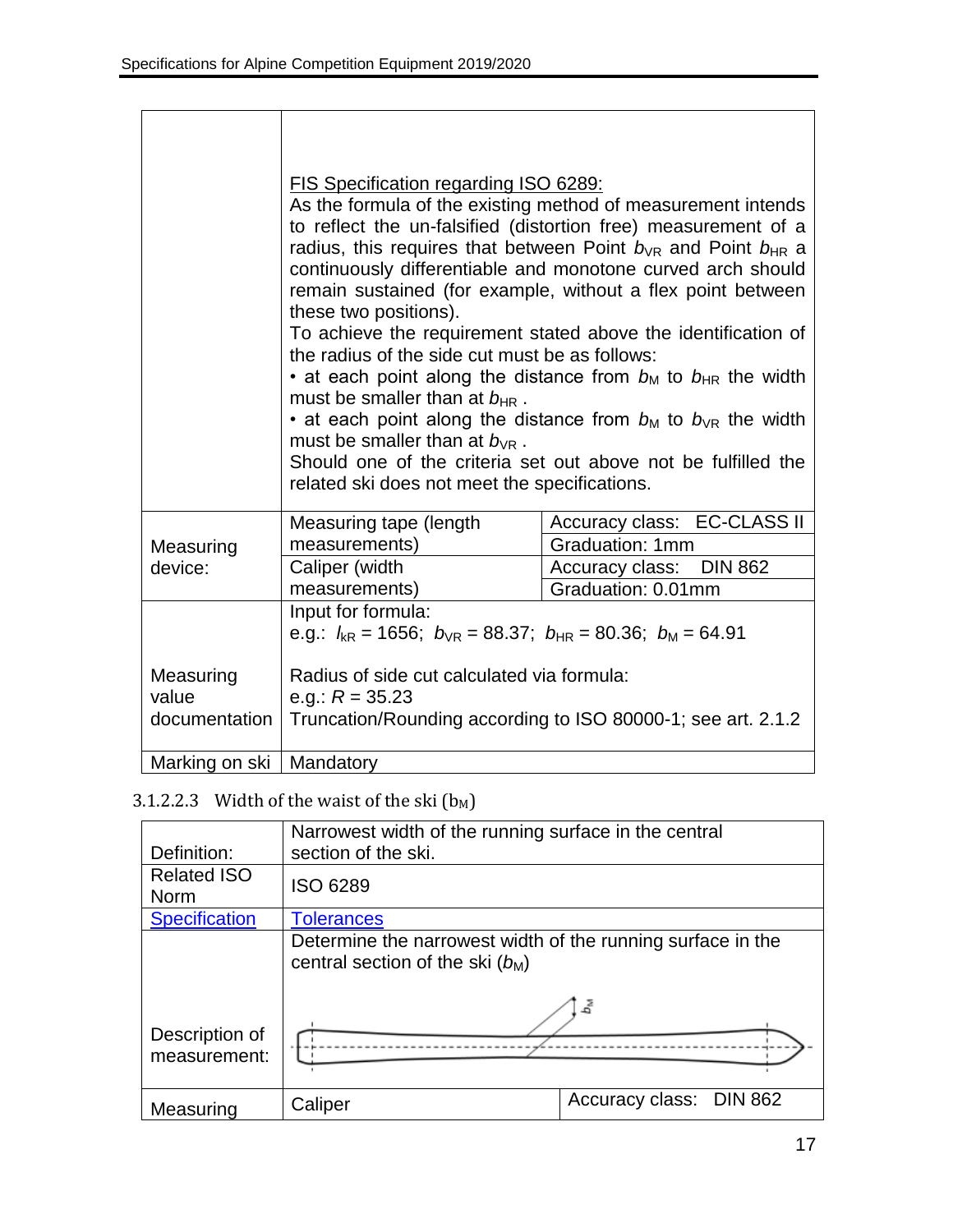| device:                    | Graduation: 0.01mm |
|----------------------------|--------------------|
| Marking on ski   Mandatory |                    |

# <span id="page-18-0"></span>3.1.2.2.4 Width of the shoulder of the ski  $(b_V)$

| Definition:                         | Maximum width of the running surface in the forward section of<br>the ski (Ski shovel section). |                         |
|-------------------------------------|-------------------------------------------------------------------------------------------------|-------------------------|
| <b>Related ISO</b><br><b>Norm</b>   | <b>ISO 6289</b>                                                                                 |                         |
|                                     |                                                                                                 |                         |
| <b>Specification</b>                | <b>Tolerances</b>                                                                               |                         |
|                                     | Determine the maximum width of the shovel section of the ski                                    |                         |
|                                     | $(b_{\vee})$                                                                                    |                         |
|                                     |                                                                                                 |                         |
| Description of<br>measurement:      |                                                                                                 |                         |
|                                     |                                                                                                 |                         |
| Measuring                           |                                                                                                 | Accuracy class: DIN 862 |
| device:                             | Caliper                                                                                         | Graduation: 0.01mm      |
| Measuring<br>value<br>documentation | e.g. 101.82mm                                                                                   |                         |
| Marking on ski                      | Mandatory                                                                                       |                         |
|                                     |                                                                                                 |                         |

# <span id="page-18-1"></span>3.1.2.2.5 Tip height *(h<sub>S</sub>)*

|                                | Height of the underside of the tip measured from a planar                                                                                                   |
|--------------------------------|-------------------------------------------------------------------------------------------------------------------------------------------------------------|
| Definition:                    | surface with the ski body pressed against the surface.                                                                                                      |
| <b>Related ISO</b>             | <b>ISO 6289</b>                                                                                                                                             |
| <b>Norm</b>                    |                                                                                                                                                             |
| <b>Specification</b>           | <b>Tolerances</b>                                                                                                                                           |
|                                | Determine the height of the underside of the tip measured                                                                                                   |
|                                | from a planar surface with the ski body pressed against the<br>surface $(hs)$ .                                                                             |
|                                |                                                                                                                                                             |
|                                |                                                                                                                                                             |
|                                | To simplify the measurement in the field, the flat surface is<br>generated by pressing both skis together. Then following the                               |
| Description of<br>measurement: | Norm the distance between the two tips can be determined<br>and the value then divided by two (2). This value then<br>represents the height of the ski tip. |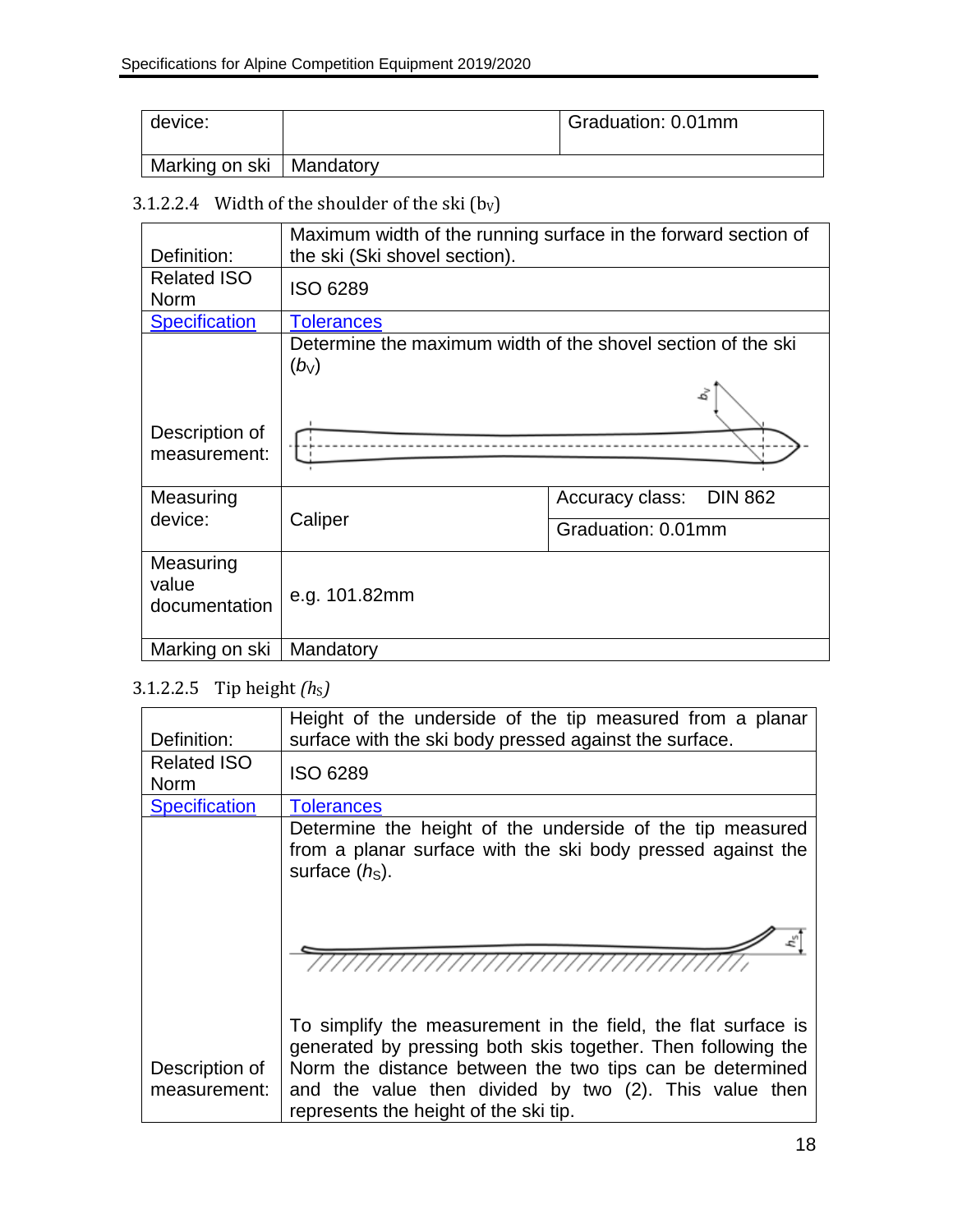|                                     | Measurement of standard ski tips: |                                                                                                                                                                                                |
|-------------------------------------|-----------------------------------|------------------------------------------------------------------------------------------------------------------------------------------------------------------------------------------------|
|                                     |                                   |                                                                                                                                                                                                |
|                                     |                                   |                                                                                                                                                                                                |
|                                     | the specifications.               | Measurement of special ski tips: The reference point is the<br>factory marking that is required on special constructions. All<br>parts positioned ahead of this reference point must also meet |
|                                     |                                   |                                                                                                                                                                                                |
| Measuring                           | Caliper                           | Accuracy class:<br><b>DIN 862</b>                                                                                                                                                              |
| device                              |                                   | Graduation: 0.01mm                                                                                                                                                                             |
| Measuring<br>value<br>documentation | e.g. 52.23mm $\rightarrow$ 52mm   | Truncation/Rounding according to ISO 80000-1; see art. 2.1.2                                                                                                                                   |
| Marking on ski                      |                                   |                                                                                                                                                                                                |

# <span id="page-19-0"></span>3.1.2.2.6 Tail height  $(h_T)$

| Definition:                       | Height of the underside of the tail measured from a planar<br>surface with the ski body pressed against the surface $(h_T)$                                                                                                                                                                    |
|-----------------------------------|------------------------------------------------------------------------------------------------------------------------------------------------------------------------------------------------------------------------------------------------------------------------------------------------|
| <b>Related ISO</b><br><b>Norm</b> | <b>ISO 6289</b>                                                                                                                                                                                                                                                                                |
| <b>Specification</b>              | <b>Tolerances</b>                                                                                                                                                                                                                                                                              |
|                                   | Determine the height of the underside of the tail measured<br>from a planar surface with the ski body pressed against the<br>surface.                                                                                                                                                          |
|                                   |                                                                                                                                                                                                                                                                                                |
| Description of<br>measurement:    | To simplify the measurement in the field, the flat surface is<br>generated by pressing both skis together. Then following the<br>Norm the distance between the two tails can be determined<br>and the value then divided by two (2). This value then<br>represents the height of the ski tail. |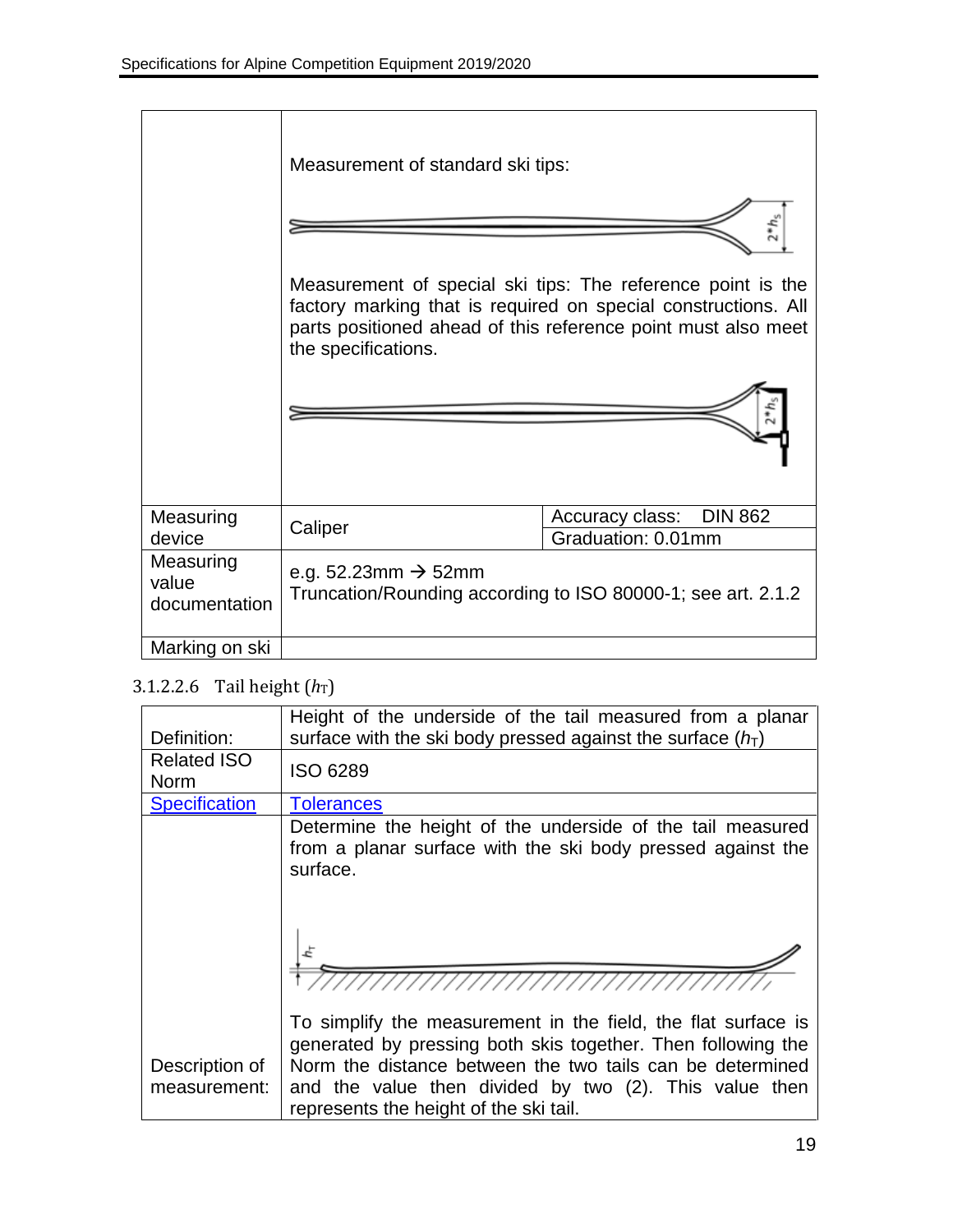|                                     | $2 * h_{T}$                                                                                    |                                   |
|-------------------------------------|------------------------------------------------------------------------------------------------|-----------------------------------|
| Measuring                           |                                                                                                | Accuracy class:<br><b>DIN 862</b> |
| device:                             | Caliper                                                                                        | Graduation: 0.01mm                |
| Measuring<br>value<br>documentation | e.g.15.36mm $\rightarrow$ 15mm<br>Truncation/Rounding according to ISO 80000-1; see art. 2.1.2 |                                   |
| Marking on ski                      |                                                                                                |                                   |

- 3.1.2.2.7 Overall height of sectional view No limitations.
- 3.1.2.2.8 Camber No limitations.
- 3.1.2.2.9 Running surface No limitations
- 3.1.2.2.10Running Groove No limitations

### *3.1.2.3 Flexibility*

No limitations with regard to the rigidity in all grades of flex.

### *3.1.2.4 Mass*

No limitation with regard to weight and distribution of mass.

### *3.1.2.5 Construction*

### 3.1.2.5.1 Type

No limitation with regard to composite structure.

### 3.1.2.5.2 Ski components

- Running surface: no limitations with regard to material and dimensions.
- Torsion box: no limitations with regard to material and dimensions.
- Edges: no limitations with regard to material and dimensions.
- Top surface: no limitations with regard to material and dimensions.
- Core: no limitations with regard to material and dimensions.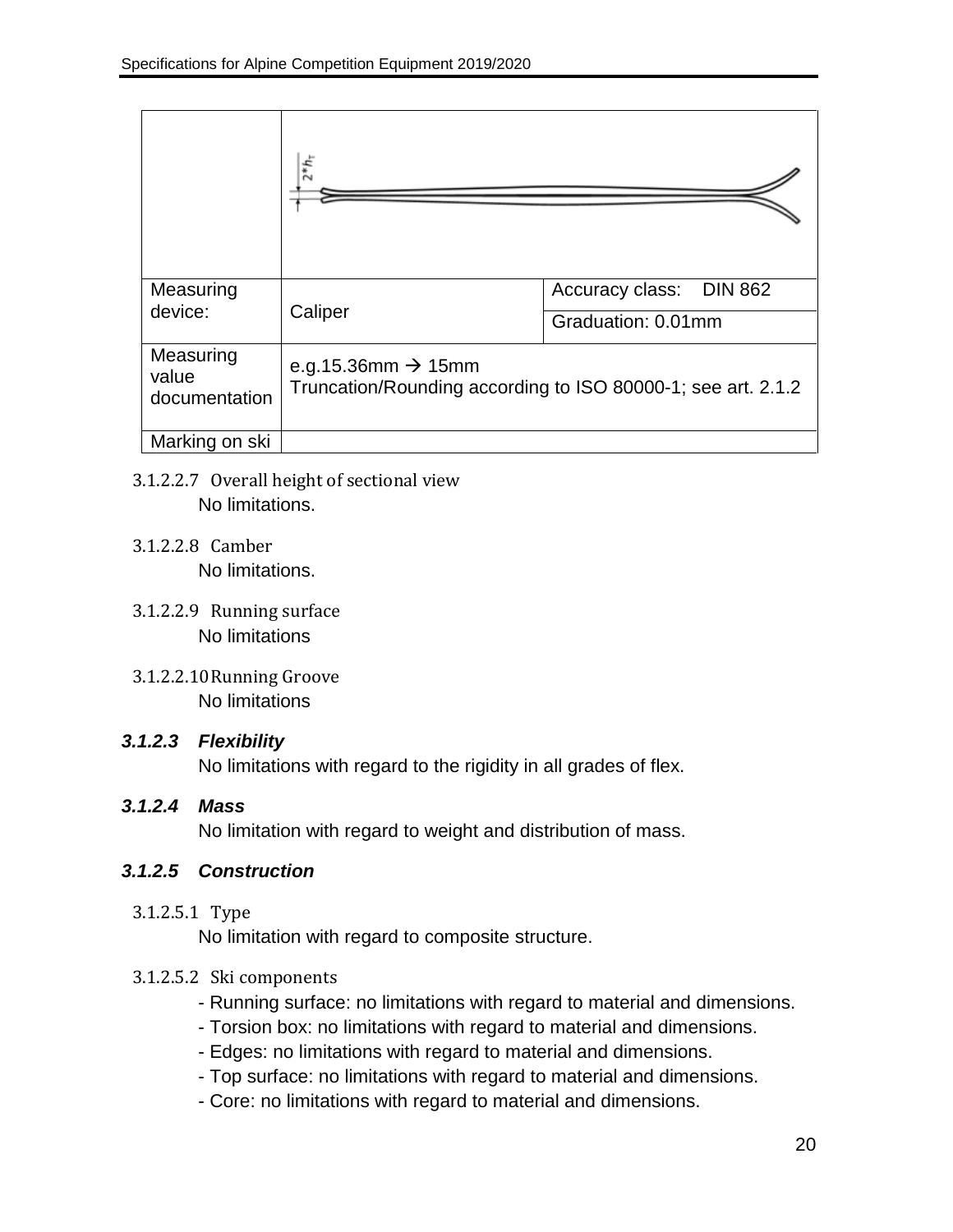### *3.1.2.6 Durability*

With regard to the mounting of bindings, the ISO 8364 must be observed.

### *3.1.2.7 Additional equipment*

- 3.1.2.7.1 No additional equipment is permitted which
	- a) makes use of foreign energy (e.g. heaters, chemical energy accumulators, electric batteries, mechanical aids, etc.)
	- b) causes or intends to cause changes in the outer conditions of the competition to the disadvantage of fellow competitors (e.g. changes to piste or snow)
	- c) increases the risk to the users or other persons, when used for the purpose for which it was intended.

### <span id="page-21-0"></span>**3.1.3 Component B: Interfaces (e.g. Plates, Lifters)**

### *3.1.3.1 Definition*

Functional component, mounted between skis and release bindings.

### *3.1.3.2 Geometric features*

Interfaces can be mounted if the following conditions are taken into consideration:

### <span id="page-21-2"></span>3.1.3.2.1 Width of the interface

At each point of the interface, its width must not exceed the width of the running surface.



# <span id="page-21-1"></span>**3.1.4 Component C: Release Bindings**

### *3.1.4.1 Definition*

Ski binding, which releases the boot from the ski, when during alpine ski racing conditions certain loads reach pre-set values.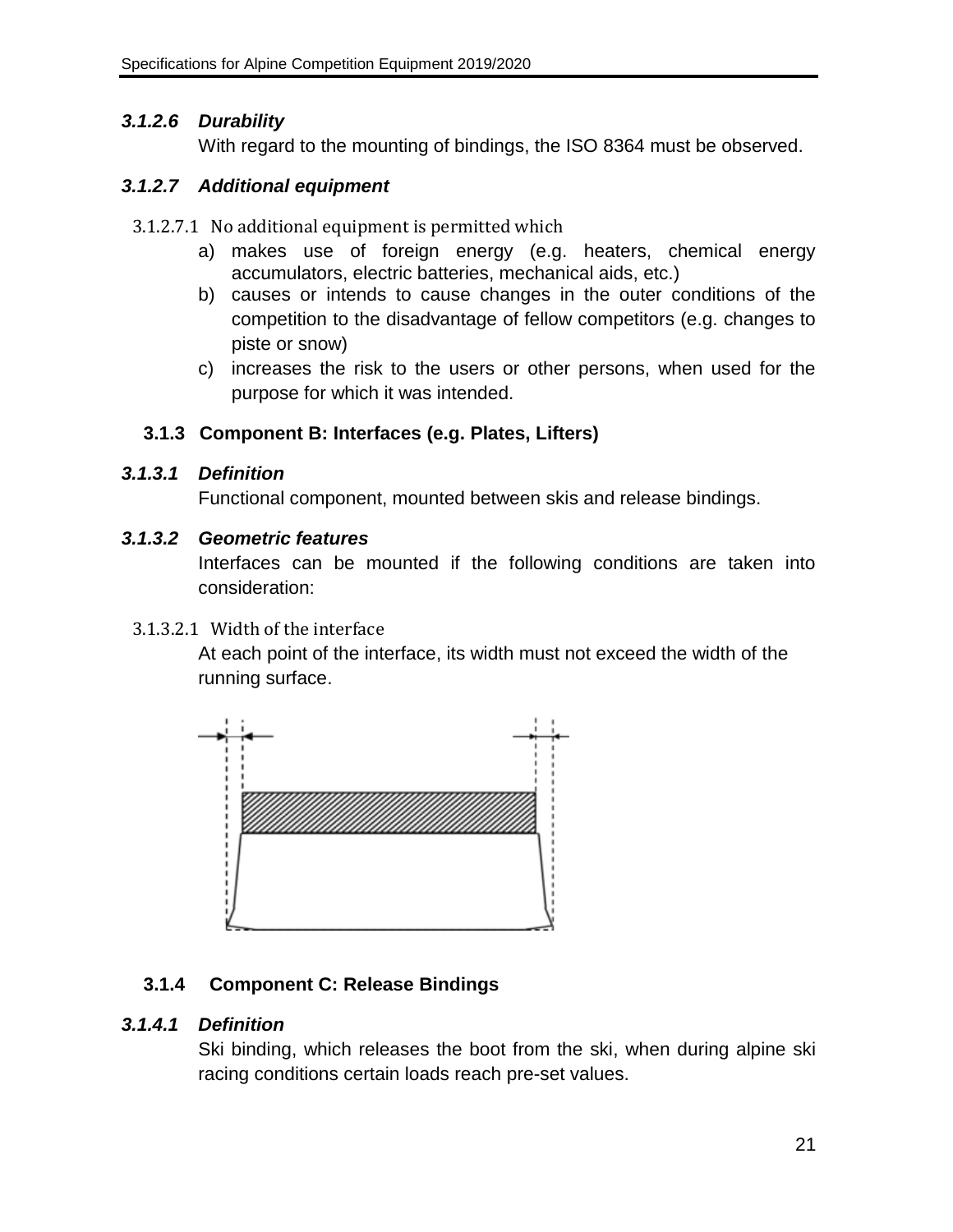### <span id="page-22-0"></span>**3.1.5 Component D: Retention Device**

### *3.1.5.1 Definition*

Retention device for alpine skiing is a ski brake which is designed to slow down a ski which has come off after the release of a ski binding. The use of skis without ski brake during competitions or official training runs is prohibited. The functioning of the binding's release mechanism must not be compromised by the method of its mounting. (See ICR, art.222.1).

### <span id="page-22-2"></span><span id="page-22-1"></span>**3.2 Ski boots**

### **3.2.1 Definition**

Ski boots are robust footwear developed specifically for skiing, offering protection against jolts and bumps as well as injury from ski edges and other external influences. The ski boot encloses the foot firmly, while at the same time allowing the movement necessary for skiing techniques, in that the ankle has the room it needs to flex, but at the same time facilitating the transfer of every steering movement completely to the ski (according to ISO 5355).

### <span id="page-22-3"></span>**3.2.2 Geometric features**

### <span id="page-22-4"></span>*3.2.2.1 Thickness of the ski boot soles* **(***t***B**)

| Definition:                       | Distance between the bottom side of the ski boot sole and the<br>base of the heel including all hard and soft parts.                                                                                                    |  |
|-----------------------------------|-------------------------------------------------------------------------------------------------------------------------------------------------------------------------------------------------------------------------|--|
| <b>Related ISO</b><br><b>Norm</b> |                                                                                                                                                                                                                         |  |
| <b>Specification</b>              | <b>Tolerances</b>                                                                                                                                                                                                       |  |
|                                   | Determine the thickness of the ski boot soles by measuring the<br>between the ski boot sole and the base of the<br>distance<br>including all hard and soft parts $(tB)$ .<br>heel<br>$t_{\scriptscriptstyle\textrm{B}}$ |  |
| Description of<br>measurement:    |                                                                                                                                                                                                                         |  |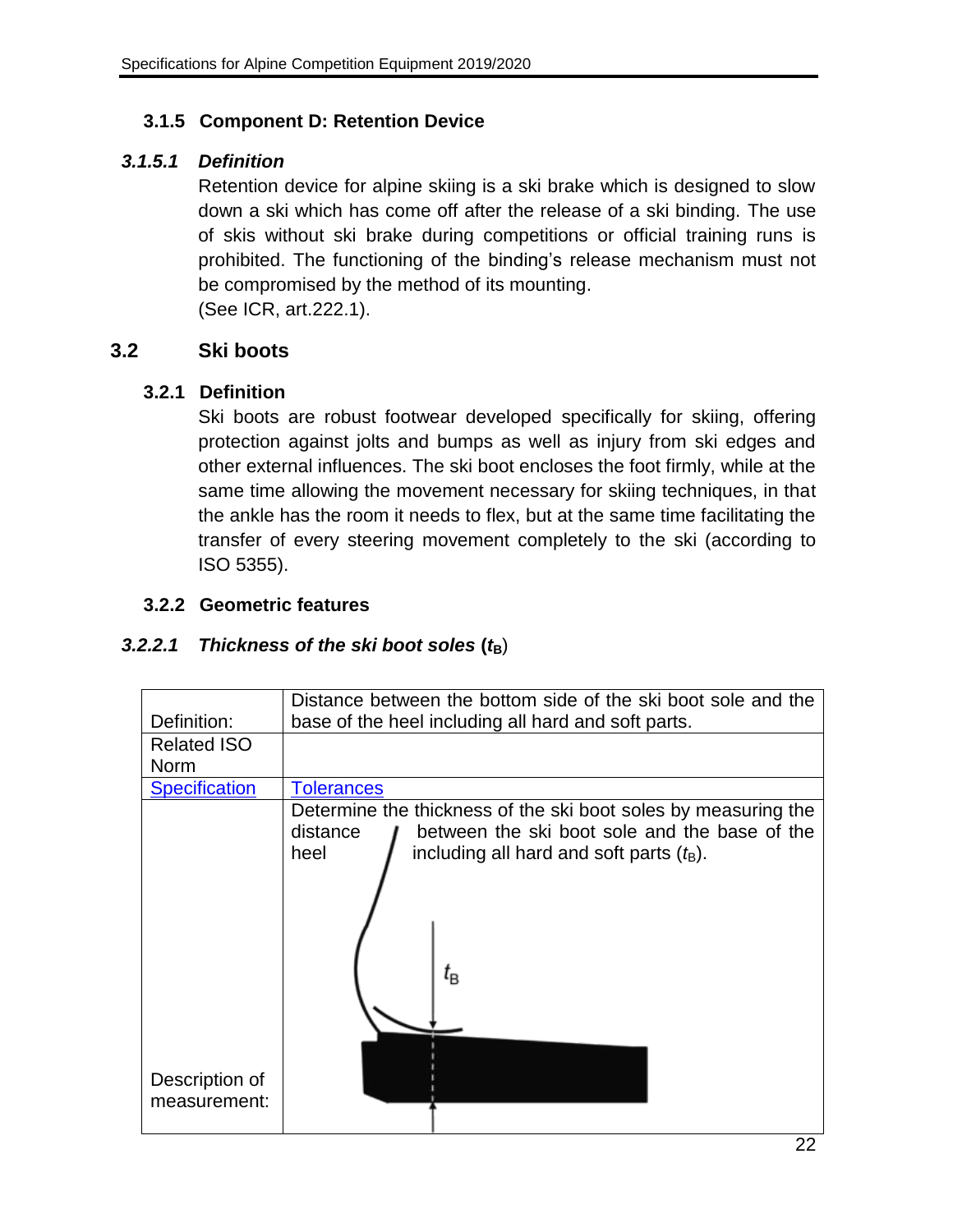| Measuring<br>device:                                                             | FIS measuring device | Accuracy class: DIN 862 |  |
|----------------------------------------------------------------------------------|----------------------|-------------------------|--|
|                                                                                  |                      | Graduation: 0.01mm      |  |
|                                                                                  |                      |                         |  |
| Measuring                                                                        |                      |                         |  |
| value                                                                            |                      |                         |  |
| documentation                                                                    | e.g. 42.12mm         |                         |  |
|                                                                                  |                      |                         |  |
| Note: Information regarding the measuring device is available on request at FIS! |                      |                         |  |

Note: The overall standing height of the athlete is the sum of bearing surface height and the height of the ski boot soles. However the overall standing height is not specified as independent parameter, instead the individual specifications for bearing surface height and thickness of the ski boot soles apply.

### <span id="page-23-0"></span>**3.3 Ski poles**

The ski pole is an item of equipment, the function of which is to aid the skier and facilitate balance. National and international rules establish the minimum requirements for ski pole tips, grips, shafts, baskets, straps, length, etc. Owing to risk of injury, metal baskets are not permitted.

### <span id="page-23-1"></span>**3.4 Competition suits**

[Specification](#page-11-1) (see also: FIS ICR art. 606.2) [Measurement tolerance](#page-12-5)

Competition suits used in DH, SG and GS, and clothing worn underneath, such as undergarments, etc., must have a textile surface on the inside and the outside. The surfaces may not be plasticised or treated by any chemical means (gaseous, liquid or solid) and must have a minimum permeability of 30 litres per m2/sec. Seams may only exist in order to join the portions of the suit. Outer tucks and darts are not allowed. The competition suits must be equally porous in all parts, both from the outside in and from the inside out. Minimum air permeability is established whereby the unstretched fabric must show a medium air permeability of a minimum of 30 litres per m2/sec under 10 mm of water pressure (with a measurement tolerance of 3.0 litres per m2/sec.).

### **Label attesting conformity with FIS specifications for competition suits (DH/SG/GS):**

Fulfilment of requirements is to be attested by a specific standardized conformity label affixed in a non-removable way at the back of the lower left leg above the top of the ski boot cuff area of the competition suit in a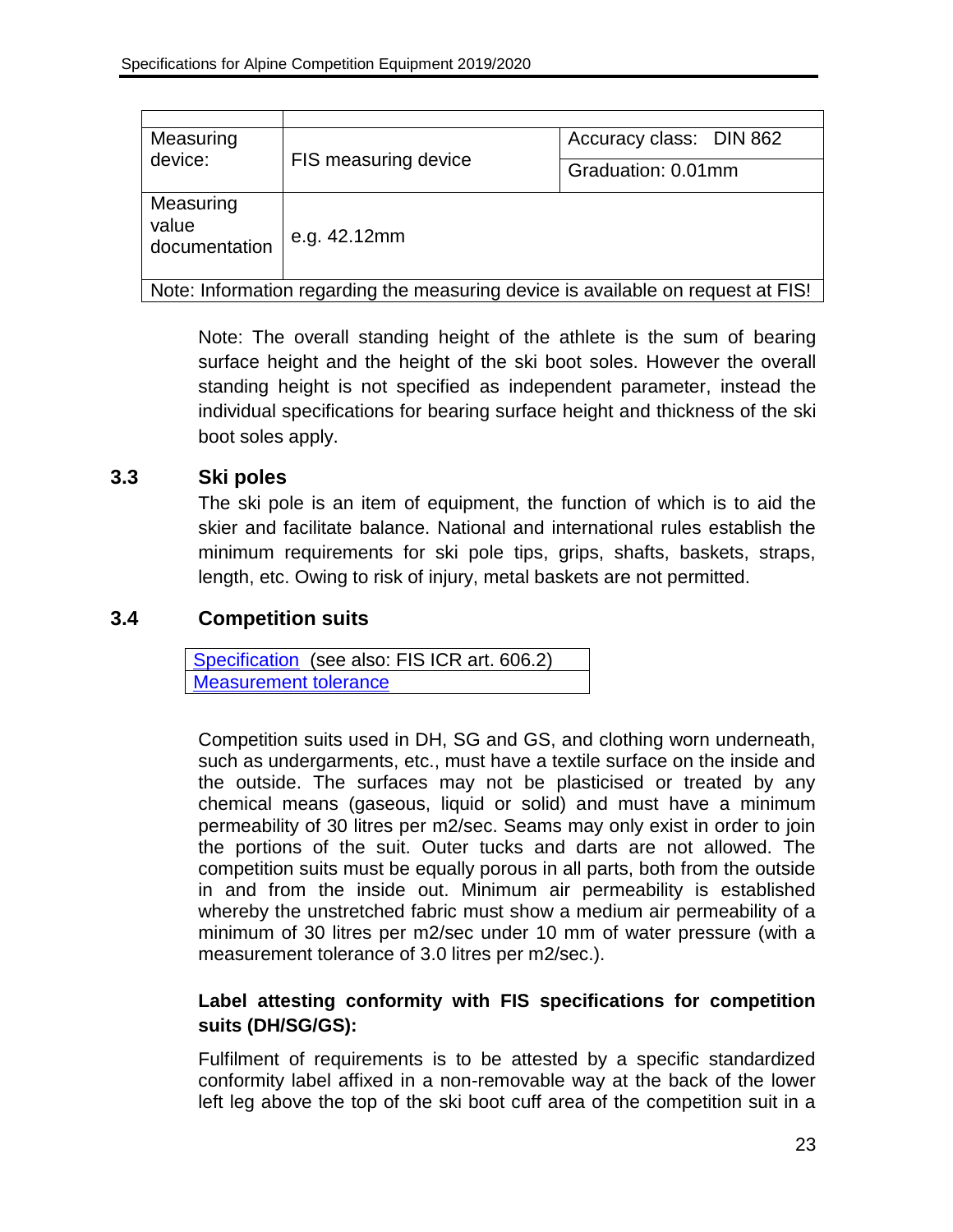location, which is and shall remain visible during competition. The conformity label is shown below. The conformity label shall include the following text: «Conforms to FIS Specifications CS 2015». Labels affixed by manufacturers shall comply with the actual [specifications.](#page-11-1)

The conformity label attests that the manufacturer and NSA are guaranteeing that the surfaces of the competition suit are not plasticised or treated by any chemical means (gaseous, liquid or solid) and that they have a minimum permeability of 30 litres per m2/sec with a measurement tolerance of 3,0 litres per m2/sec.

For level 0, athletes with competition suits without label will not be permitted to start (ICR art 627.7). Both conformity systems. label and plomb systems, will be valid only at level 1 during the transition period until the end of the 2019/20 season.

Scheduled controls of different materials will still be offered to the NSA's and manufacturers as determined by the FIS Controller. A maximum of 4 test patches per NSA will be permitted per session.

According to the World Cup testing procedures of past seasons, the controllers will determine pre competition testing sessions. The NSA´s will have the opportunity to make a control on their World Cup competition suits prior to the competitions.

This control only gives a confirmation that the material being tested may conform to the FIS Specifications.

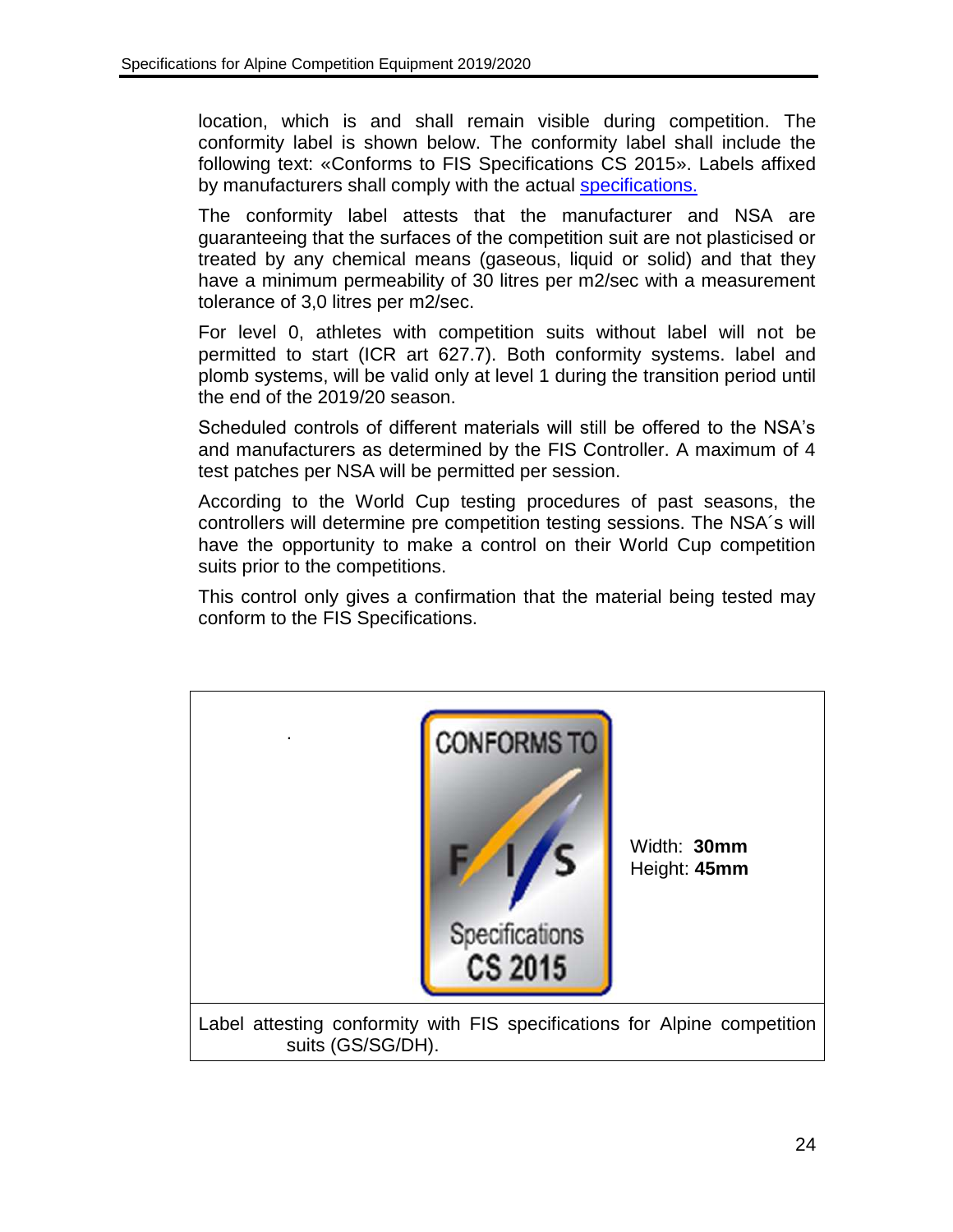#### **Examination of materials, suits**

The guidelines for minimum air permeability established by the Control Procedures/Equipment Working Groups in collaboration with the Federal Institute for Materials Control are valid. Multi-layered materials are accordingly permitted for alpine competition suits and undergarments, as long as they conform to the air permeability requirements in question.

### <span id="page-25-0"></span>**3.5 Protectors**

Competitors are allowed to protect all parts of the body with so called protectors in all events:

It remains in the athlete's/NSA's discretion and responsibility to individually decide about the use of protectors."

In Downhill, protectors may not be integrated into the competition suit itself.

In all events these protectors must be worn underneath the conforming competition suit.(Exception forearm protection used in SG, GS and SL and shin protection used in SL)

Protectors must fulfil the 30 litre permeability measurement with a measurement tolerance of 3.0 litres per m2/sec with the exception of the shoulder, scapular region, chest, arms and legs. The anatomical body shape may not be changed.

### <span id="page-25-1"></span>**3.5.1 Back protectors**

**[Specification](#page-12-0)** [Measurement tolerance](#page-12-2)

### *3.5.1.1 Definition*

The back protector is an additional item of equipment, which protects the athlete's back against weather and external forces.

### *3.5.1.2 Specifications*

The back protector must adapt to the anatomical bend of the athlete's spine and lie flat against the body. The top edge of the back protector must be situated in the area of the spinal column and may not go above the 7th cervical vertebrae (C7). The maximum thickness must be in the middle part and may not exceed 45 mm; the thickness reduces at the edges of the back protector. Designs with the alter to improve aerodynamic properties are forbidden. The back protector must be worn underneath the competition suit.

### *3.5.1.3 Recommendation for specifications for children*

Children under 12 years, U14 and U16 should use back protectors.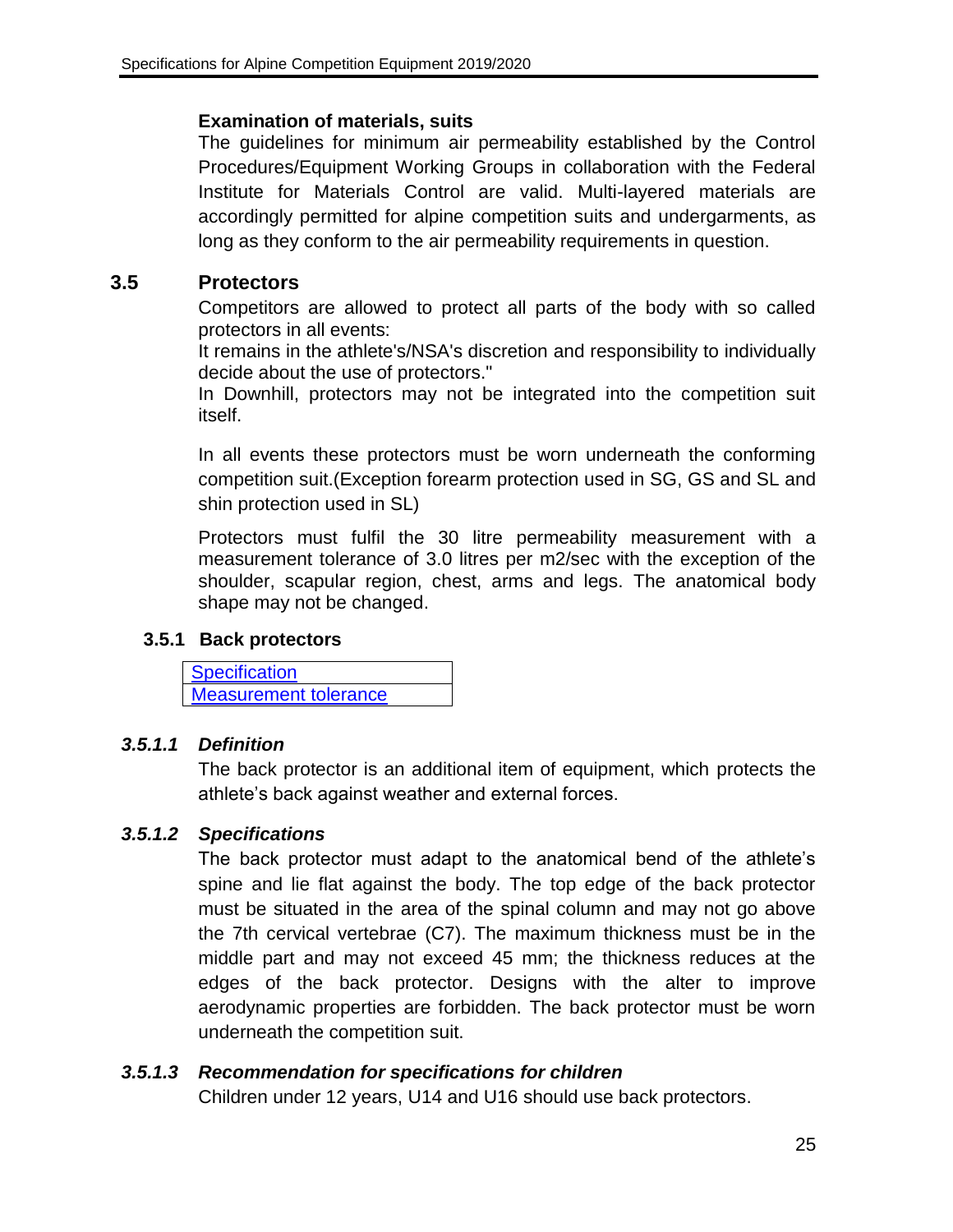### <span id="page-26-0"></span>**3.5.2 Protector with airbag technology**

### *3.5.2.1 Definition*

Airbag protector for alpine skiing is an additional piece of protective equipment based on airbag technology with the aim to improve the protection level for the athletes which are competing in alpine competitions.3.5.2.1

### *Specifications*

The presence of this device must not limit the freedom of movement for the athletes during competition. The system must only be activated when the algorithm detects a crash dynamic, without any voluntary intervention. Protectors with airbag technology must be worn underneath the competition suit, and must fulfil the requirements given in art. 3.5 (Protectors) and art. 3.5.1 (Back protectors)

### <span id="page-26-1"></span>**3.6 Crash helmets (Racing helmets)**

**[Specification](#page-11-2)** 

### <span id="page-26-2"></span>**3.6.1 General Principles**

The use of crash helmets is compulsory at all FIS alpine ski events. The crash helmets shall have no spoilers, nor protruding parts. The crash helmets models shall comply with safety standards set forth below in regard to the specific events.

### <span id="page-26-3"></span>**3.6.2 Safety standards**

The crash helmets used in the respective alpine ski events shall satisfy the following safety standards:

### <span id="page-26-4"></span>*3.6.2.1 DH/SG/GS*

Requirements:

- Helmet model to fulfill and to be certified under both ASTM 2040 and EN 1077 (class A)
- In addition Helmet model to pass an additional specific test under EN 1077 test procedure but at higher test speed of 6.8m/s
	- o Additional test to be effected through CEN laboratories. The laboratory shall issue a test protocol showing that the tested model passed the EN test requirements at the increased speed.

### **Label attesting conformity with FIS specifications for racing helmets (DH/SG/GS)**:

Fulfilment of requirements is to be attested by a specific standardised conformity label affixed in a non-removable way at the back of the helmet in a location which is and shall remain visible. The label shall in particular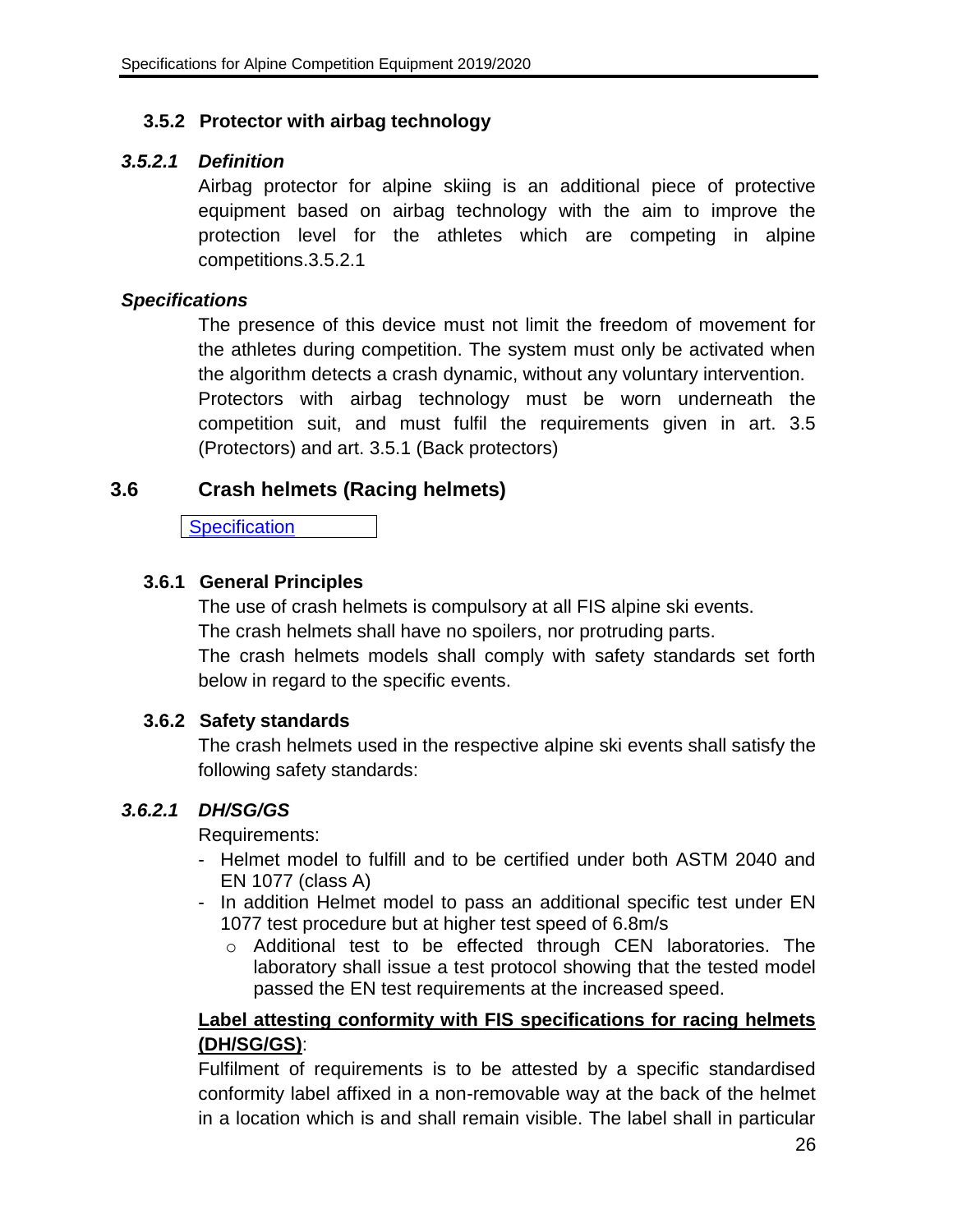not be covered by the goggle strap. The conformity label is shown below. It shall include the following text: «Conform to FIS Specifications RH 2013». Labels affixed by manufacturers shall comply with the specifications set forth in the attachment.

The conformity label attests that the manufacturer has obtained the required certifications (EN 1077 A and ASTM 2040) and obtained a test protocol confirming that the concerned helmet model fulfils the requirements set forth above under [3.6.2.1.](#page-26-4) Upon request, the certification documentation and test protocol shall be provided to the FIS.



### <span id="page-27-0"></span>*3.6.2.2 SL*

### **Requirements:**

- Helmet model to be certified under EN 1077 (class B) or ASTM 2040 as minimum standards
	- o NB1: soft ear padding is allowed
	- o NB2: crash helmets fulfilling higher safety standards can be used a fortiori in SL. This includes:
		- EN 1077 (Class A), SNELL 98 and all helmets fulfilling the GS/SG/DH specific standard described above.